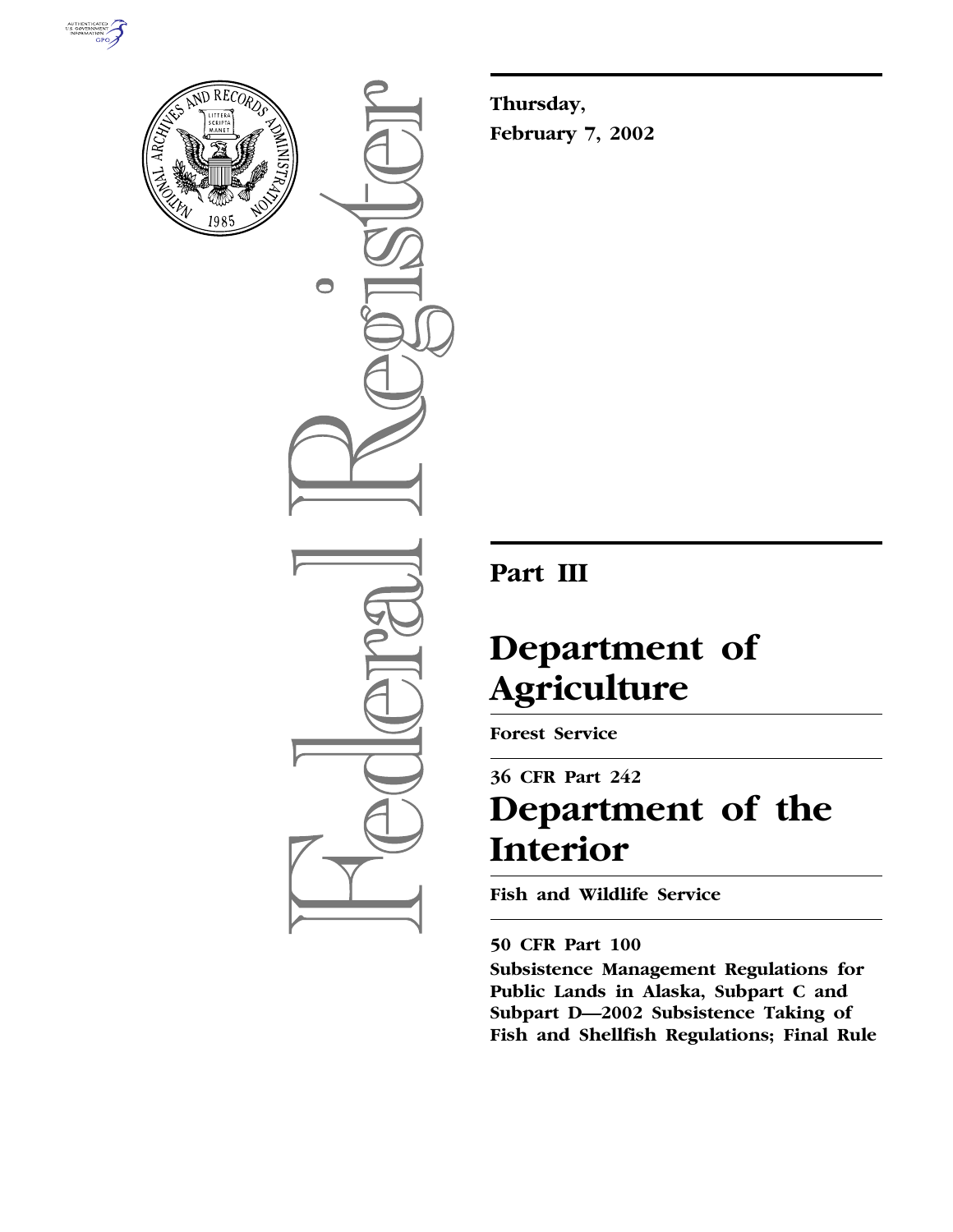#### **DEPARTMENT OF AGRICULTURE**

**Forest Service**

**36 CFR Part 242**

#### **DEPARTMENT OF THE INTERIOR**

#### **Fish and Wildlife Service**

#### **50 CFR Part 100**

**RIN 1018–AH77**

#### **Subsistence Management Regulations for Public Lands in Alaska, Subpart C and Subpart D—2002 Subsistence Taking of Fish and Shellfish Regulations**

**AGENCIES:** Forest Service, Agriculture; Fish and Wildlife Service, Interior. **ACTION:** Final rule.

**SUMMARY:** This final rule establishes regulations for seasons, harvest limits, and methods and means related to taking of fish and shellfish for subsistence uses during the 2002 regulatory year. The rulemaking is necessary because Subpart D is subject to an annual public review cycle. This rulemaking replaces the fish and shellfish regulations included in the ''Subsistence Management Regulations for Public Lands in Alaska, Subpart C and subpart D—2001 Subsistence Taking of Fish and Wildlife Regulations,'' which expire on February 28, 2002. This rule also amends the Customary and Traditional Use Determinations of the Federal Subsistence Board (Section .24 of Subpart C).

**DATES:** Section .24(a)(2) is effective March 1, 2002. Sections \_\_.27, and \_\_.28 are effective March 1, 2002, through February 28, 2003.

#### **FOR FURTHER INFORMATION CONTACT:**

Chair, Federal Subsistence Board, c/o U.S. Fish and Wildlife Service, Attention: Thomas H. Boyd, Office of Subsistence Management; (907) 786– 3888. For questions specific to National Forest System lands, contact Ken Thompson, Regional Subsistence Program Manager, USDA, Forest Service, Alaska Region, (907) 786–3592. **SUPPLEMENTARY INFORMATION:**

#### **Background**

Title VIII of the Alaska National Interest Lands Conservation Act (ANILCA) (16 U.S.C. 3111–3126) requires that the Secretary of the Interior and the Secretary of Agriculture (Secretaries) implement a joint program to grant a preference for subsistence uses of fish and wildlife resources on

public lands, unless the State of Alaska enacts and implements laws of general applicability that are consistent with ANILCA and that provide for the subsistence definition, preference, and participation specified in Sections 803, 804, and 805 of ANILCA. The State implemented a program that the Department of the Interior previously found to be consistent with ANILCA. However, in December 1989, the Alaska Supreme Court ruled in *McDowell* v. *State of Alaska* that the rural preference in the State subsistence statute violated the Alaska Constitution. The Court's ruling in McDowell required the State to delete the rural preference from the subsistence statute and, therefore, negated State compliance with ANILCA. The Court stayed the effect of the decision until July 1, 1990.

As a result of the McDowell decision, the Department of the Interior and the Department of Agriculture (Departments) assumed, on July 1, 1990, responsibility for implementation of Title VIII of ANILCA on public lands. On June 29, 1990, the Temporary Subsistence Management Regulations for Public Lands in Alaska were published in the **Federal Register** (55 FR 27114–27170). On January 8, 1999, (64 FR 1276), the Departments published a final rule to extend jurisdiction to include waters in which there exists a Federal reserved water right.

This amended rule became effective October 1, 1999, and conformed the Federal Subsistence Management Program to the Ninth Circuit's ruling in *Alaska* v. *Babbitt.* Consistent with Subparts A, B, and C of these regulations, the Departments established a Federal Subsistence Board (Board) to administer the Federal Subsistence Management Program. The Board's composition includes a Chair appointed by the Secretary of the Interior with concurrence of the Secretary of Agriculture; the Alaska Regional Director, U.S. Fish and Wildlife Service; the Alaska Regional Director, U.S. National Park Service; the Alaska State Director, U.S. Bureau of Land Management; the Alaska Regional Director, U.S. Bureau of Indian Affairs; and the Alaska Regional Forester, USDA Forest Service. Through the Board, these agencies participated in the development of regulations for Subparts A; B; and C, which pertain to general provisions of the Subsistence Program, the Program structure, and the Board determinations; and the annual Subpart D regulations, which cover harvest season and limits.

All Board members have reviewed this rule and agree with its substance.

Because this rule relates to public lands managed by an agency or agencies in both the Departments of Agriculture and the Interior, identical text would be incorporated into 36 CFR part 242 and 50 CFR part 100.

#### **Applicability of Subparts A, B, and C**

Subparts A, B, and C (unless otherwise amended) of the Subsistence Management Regulations for Public Lands in Alaska, 50 CFR 100.1 to 100.23 and 36 CFR 242.1 to 242.23, remain effective and apply to this rule. Therefore, all definitions located at 50 CFR 100.4 and 36 CFR 242.4 apply to regulations found in this subpart.

#### **Federal Subsistence Regional Advisory Councils**

Pursuant to the Record of Decision, Subsistence Management Regulations for Federal Public Lands in Alaska, April 6, 1992, and the Subsistence Management Regulations for Federal Public Lands in Alaska, 36 CFR 242.11 (1999) and 50 CFR 100.11 (1999), and for the purposes identified therein, we divide Alaska into ten subsistence resource regions, each of which is represented by a Federal Subsistence Regional Advisory Council (Regional Council). The Regional Councils provide a forum for rural residents, with personal knowledge of local conditions and resource requirements, to have a meaningful role in the subsistence management of fish and wildlife on Alaska public lands. The Regional Council members represent varied geographical, cultural, and user diversity within each region.

The Regional Councils had a substantial role in reviewing the proposed rule and making recommendations for the final rule. Moreover, the Council Chairs, or their designated representatives, presented their Council's recommendations at the Board meeting of December 11–12, 2001.

#### **Summary of Changes**

Section .24 (Customary and traditional use determinations) was originally published in the **Federal Register** (57 FR 22940) on May 29, 1992. Since that time, the Board has made a number of Customary and Traditional Use Determinations at the request of subsistence users and others. Those modifications, along with some administrative corrections, were published in the **Federal Register** (59 FR 27462, published May 27, 1994; 59 FR 51855, published October 13, 1994; 60 FR 10317, published February 24, 1995; 61 FR 39698, published July 30, 1996; 62 FR 29016, published May 29,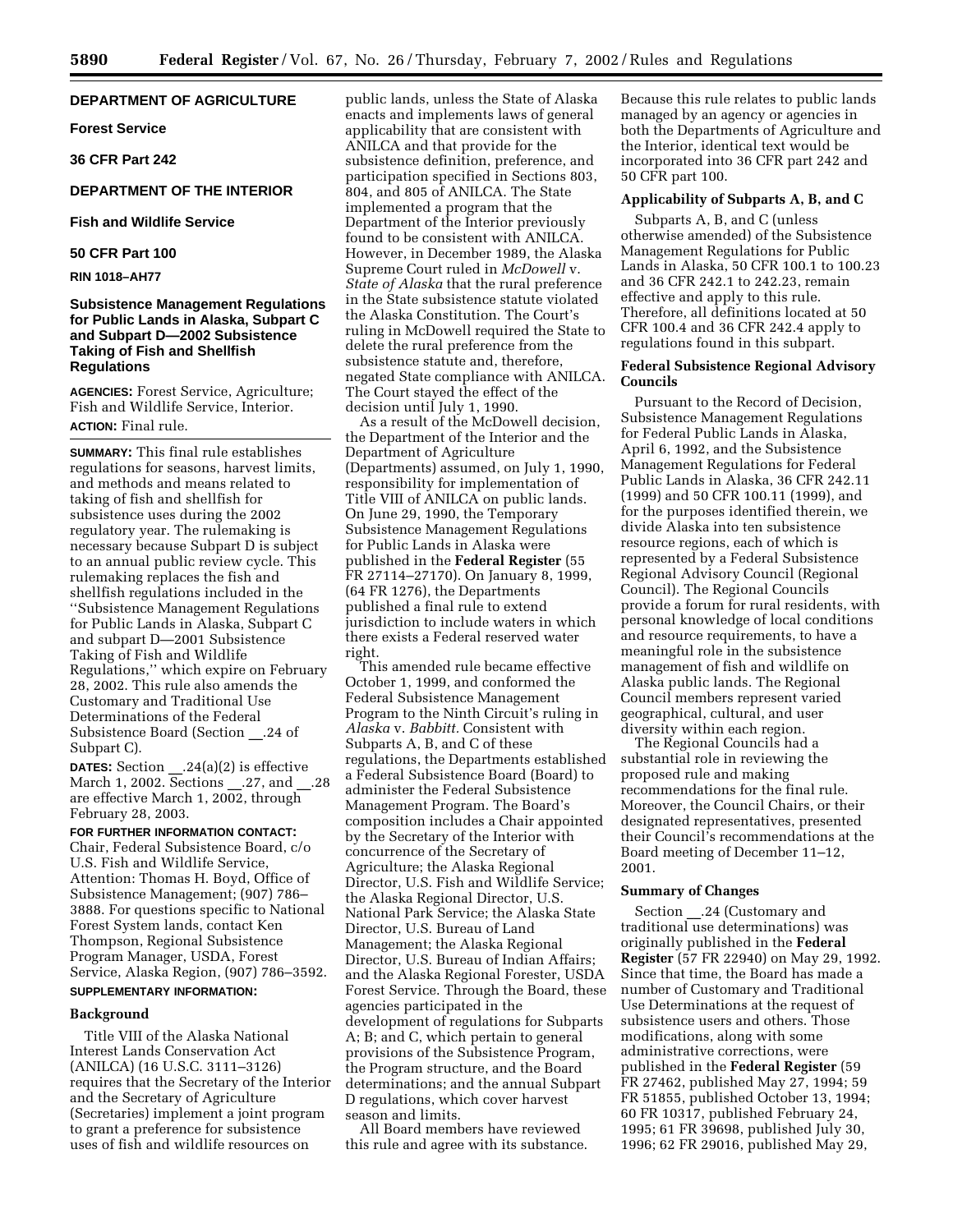1997; 63 FR 35332, published June 29, 1998; 63 FR 46148, published August 28, 1998; 64 FR 1276, published January 8, 1999; 64 FR 35776, published July 1, 1999; and 66 FR 10142, published February 13, 2001). During its December 11–12, 2001, meeting, the Board made additional determinations in addition to various annual season and harvest limit changes. The public has had extensive opportunity to review and comment on all changes. Additional details on the recent Board modifications are contained below in Analysis of Proposals Adopted by the Board.

Subpart D regulations are subject to an annual cycle and require development of an entire new rule each year. Customary and traditional use determinations are also subject to an annual review process providing for modification each year. Proposed Subpart D regulations for the 2002–2003 seasons and harvest limits, and methods and means were published on February 13, 2001, in the **Federal Register** (66 FR 10142). A 55-day comment period providing for public review of the proposed rule and calling for proposals was advertised by mail, radio, and newspaper. During that period, the Regional Councils met and, in addition to other Regional Council business, received suggestions for proposals from the public. The Board received a total of 51 proposals for changes to Customary and Traditional Use Determinations or to Subpart D. Subsequent to the review period, the Board prepared a booklet describing the proposals and distributed it to the public. The public had an additional 30 days in which to comment on the proposals for changes to the regulations. The ten Regional Councils met again, received public comments, and formulated their recommendations to the Board on proposals for their respective regions. Seven of the proposals were not considered, falling outside the call for proposals. Nine proposals were withdrawn before Board consideration. These final regulations reflect Board review and consideration of Regional Council recommendations and public comments.

#### **Analysis of Proposals Rejected by the Board**

The Board rejected five proposals from the current regulatory cycle and one deferred proposal from the 2001– 2002 proposal cycle. The Board also rejected parts of four other proposals. All but one of these rejections were consistent with recommendations from the respective Regional Council. For one proposal, the Board did not concur with the Regional Council recommendation to reduce size limits, increase harvest

limits, and remove a bait restriction for the harvest of steelhead/rainbow trout because the proposal, if implemented, would have threatened the conservation of healthy populations.

The Board rejected six proposals that would restrict fishing in the marine portion of a bay/river area and restrict the freshwater portion of the sockeye salmon Federal subsistence fishery to Federally-qualified users only. In this case, the marine area is not under jurisdiction of the Federal Subsistence Program and the freshwater areas support sockeye salmon populations that are sufficient for subsistence and non-subsistence harvest.

Two proposals requested limiting the harvest of eulachon. These proposals were rejected because they may not have adequately provided for subsistence needs and because there is no conservation concern for this species in the affected area.

The Board rejected a proposal deferred from the 2001–2002 regulatory cycle that would have reduced the open period for harvest of sockeye salmon. This proposal was rejected because it would have been detrimental to the satisfaction of subsistence harvest.

The Board deferred action on three proposals and parts of four others in order to assemble additional fisheries data, harvest information, or to allow communities or Regional Councils additional time to review the issues and provide additional information.

#### **Analysis of Proposals Adopted by the Board**

The Board adopted 19 proposals from the current regulatory cycle and one deferred proposal from the 2001–2002 proposal cycle. Some of these proposals were adopted as submitted and others were adopted with modifications suggested by the respective Regional Council or staff or were developed during the Board's public deliberations.

All of the adopted proposals were recommended for adoption by at least one of the Regional Councils and were based on meeting customary and traditional uses, harvest practices, or protecting fish populations. Detailed information relating to justification for the action on each proposal may be found in the Board meeting transcripts, available for review at the Office of Subsistence Management, 3601 C Street, Suite 1030, Anchorage, Alaska or on the Office of Subsistence Management Web site (*http://www.r7.fws.gov/asm/ home.html*). [Note: This site is not currently accessible due to courtimposed restrictions.] Additional technical clarifications and removal of

excess materials have been made, which result in a more readable document.

#### *Kotzebue Fishery Management Area*

The Board adopted one proposal affecting residents of the Kotzebue Fishery Management Area resulting in the following changes to the regulations found in  $\S$  .27.

• Revised the regulations relative to blocking a stream with a net for the taking of whitefish and pike.

#### *Norton Sound-Port Clarence Fishery Management Area*

The Board adopted one proposal affecting residents of the Norton Sound-Port Clarence Fishery Management Area resulting in the following changes to the regulations found in § \_\_.24.

• Revised the customary and traditional use determination for the Point Romanof/Canal Point area.

#### *Yukon-Northern Fishery Management Area*

The Board adopted three proposals affecting residents of the Yukon-Northern Fishery Management Area resulting in the following changes to the regulations found in § .27.

• Relaxed the subsistence fishing regulations on Beaver Creek.

• Relaxed the subsistence fishing regulations on Birch Creek.

• Revised the language restricting the targeting of chinook salmon for dog food in the Yukon River drainage.

#### *Cook Inlet Fishery Management Area*

The Board adopted parts of four similar proposals affecting residents of the Cook Inlet Fishery Management Area resulting in the following change to the regulations found in  $\S$ . 27.

• Established subsistence harvest regulations for the Cook Inlet Area.

#### *Prince William Sound Fishery Management Area*

The Board adopted six proposals affecting residents of the Prince William Sound Fishery Management Area resulting in the following changes to the regulations found in § \_\_.24 and in  $\frac{\S_{2}^{3}}{27}$ .

• Established or revised the customary and traditional use determination in three parts of the Upper Copper River drainage.

• Opened the Chitina Subdistrict to the use of fishwheels, dipnets, and rod and reel for Federally-qualified users.

• Revised the marking methods for subsistence taken salmon and rainbow/ steelhead trout.

• Revised the permitting requirements for the Upper Copper River District and the Batzulnetas areas.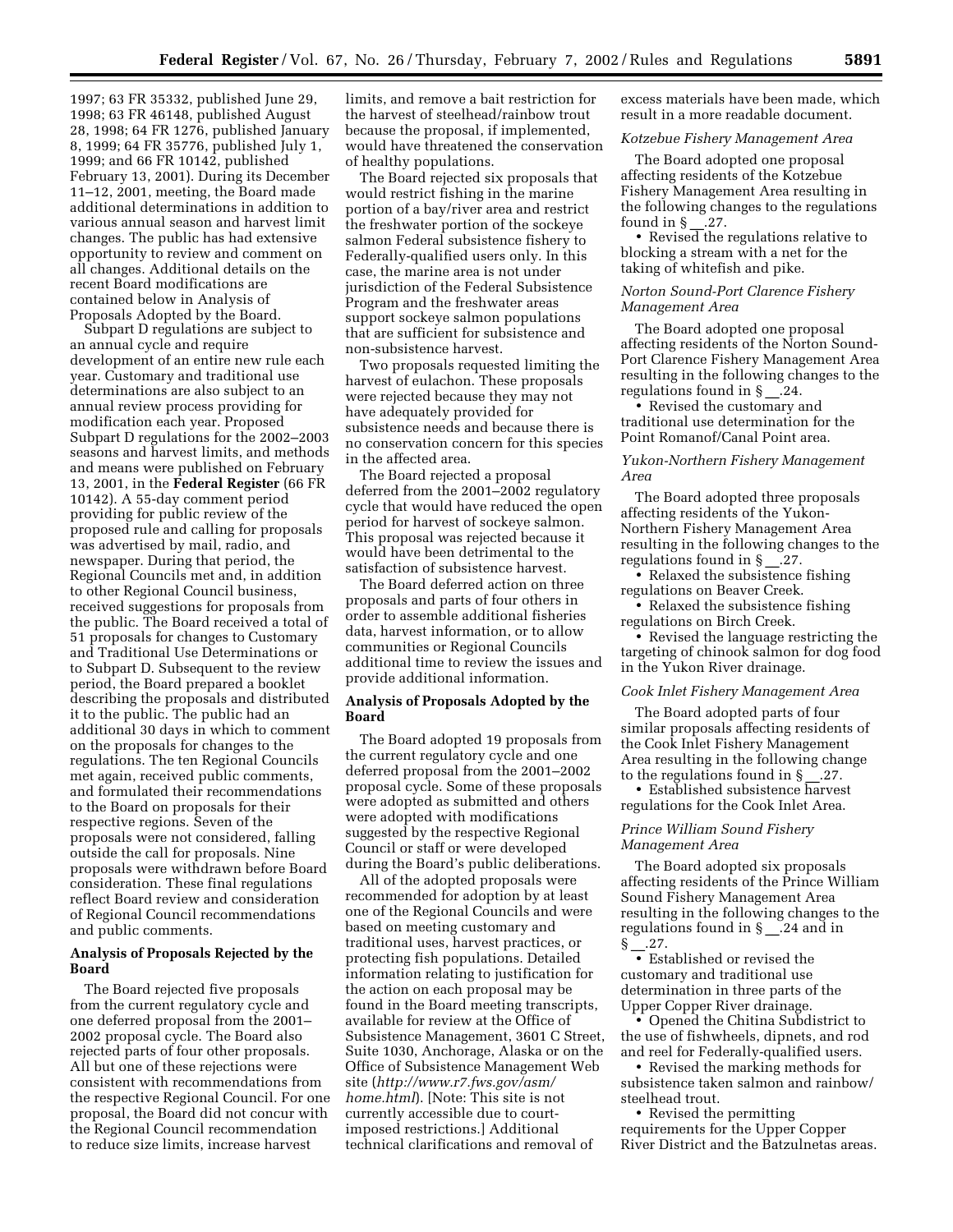#### *Southeastern Alaska Fishery Management Area*

The Board adopted four proposals from the current regulatory cycle and one proposal from the 2001–2002 cycle affecting residents of the Southeastern Alaska Fishery Management Area resulting in the following changes to the regulations found in  $\S$ . 27.

• Established harvest limits and methods and means for coho salmon throughout the Southeastern Alaska Fishery Management Area.

• Revised the permit requirements for sockeye salmon and closed Redoubt Lake to non-Federally-qualified users.

• Provided for the use of Federal subsistence harvest permits for the taking of rainbow/steelhead trout and Dolly Varden.

• Provided for the use of Federal subsistence harvest permits for the taking of eulachon.

#### **Conformance with Statutory and Regulatory Authorities**

#### *National Environmental Policy Act Compliance*

A Draft Environmental Impact Statement (DEIS) for developing a Federal Subsistence Management Program was distributed for public comment on October 7, 1991. That document described the major issues associated with Federal subsistence management as identified through public meetings, written comments, and staff analysis and examined the environmental consequences of four alternatives. Proposed regulations (Subparts A, B, and C) that would implement the preferred alternative were included in the DEIS as an appendix. The DEIS and the proposed administrative regulations presented a framework for an annual regulatory cycle regarding subsistence hunting and

fishing regulations (Subpart D). The Final Environmental Impact Statement (FEIS) was published on February 28, 1992.

Based on the public comment received, the analysis contained in the FEIS, and the recommendations of the Federal Subsistence Board and the Department of the Interior's Subsistence Policy Group, the Secretary of the Interior, with the concurrence of the Secretary of Agriculture, through the U.S. Department of Agriculture—Forest Service, implemented Alternative IV as identified in the DEIS and FEIS (Record of Decision on Subsistence Management for Federal Public Lands in Alaska (ROD), signed April 6, 1992). The DEIS and the selected alternative in the FEIS defined the administrative framework of an annual regulatory cycle for subsistence hunting and fishing regulations. The final rule for Subsistence Management Regulations for Public Lands in Alaska, Subparts A, B, and C (57 FR 22940–22964, published May 29, 1992, amended January 8, 1999, 64 FR 1276, and June 12, 2001 66 FR 31533) implemented the Federal Subsistence Management Program and included a framework for an annual cycle for subsistence hunting and fishing regulations.

#### **Compliance with Section 810 of ANILCA**

The intent of all Federal subsistence regulations is to accord subsistence uses of fish and wildlife on public lands a priority over the taking of fish and wildlife on such lands for other purposes, unless restriction is necessary to conserve healthy fish and wildlife populations. A Section 810 analysis was completed as part of the FEIS process. The final Section 810 analysis determination appeared in the April 6, 1992, ROD, which concluded that the

Federal Subsistence Management Program may have some local impacts on subsistence uses, but the program is not likely to significantly restrict subsistence uses.

#### **Paperwork Reduction Act**

This rule contains information collection requirements subject to Office of Management and Budget (OMB) approval under the Paperwork Reduction Act of 1995. They apply to the use of public lands in Alaska. The information collection requirements described below were approved by OMB under 44 U.S.C. 3501 and were assigned control number 1018–0075, which expires July 31, 2003. The information collection requirements described below will be submitted to OMB for approval beyond that date, if needed. We will not conduct or sponsor, and you are not required to respond to, a collection of information request unless it displays a currently valid OMB control number.

Currently, information is being collected by the use of a Federal Subsistence Registration Permit and Designated Harvester Application. The information collected on these two permits establishes whether an applicant qualifies to participate in a Federal subsistence fishery on public land in Alaska and provides a report of harvest and the location of harvest. The collected information is necessary to determine harvest success, harvest location, and population health in order to make management decisions relative to the conservation of healthy fish and shellfish populations. Additional harvest information is obtained from harvest reports submitted to the State of Alaska. The recordkeeping burden for this aspect of the program is negligible (1 hour or less). This information is accessed via computer data base.

| Form                                              | Estimated<br>number of re-<br>spondents | Completion<br>time for each<br>form (hour) | Estimated an-<br>nual response | Estimated<br>annual burden<br>(hours) | Hourly cost for<br>respondent | Financial burden<br>on respondents |
|---------------------------------------------------|-----------------------------------------|--------------------------------------------|--------------------------------|---------------------------------------|-------------------------------|------------------------------------|
| Federal<br>Registration<br>Subsistence<br>Permit. | 5.000                                   | $\frac{1}{4}$                              | 5.000                          | .250                                  | \$20.00                       | \$5.00 each or<br>\$25,000 total.  |
| Designated Harvester Application                  | 1.000                                   | $\frac{1}{4}$                              | 1.000                          | 250                                   | 20.00                         | \$5.00 each or<br>\$5,000 total.   |

Direct comments on the burden estimate or any other aspect of this form to: Information Collection Officer, U.S. Fish and Wildlife Service, 1849 C Street, NW, MS 222 ARLSQ, Washington, DC 20240. Additional information collection requirements may be imposed if Local Advisory Committees subject to the Federal Advisory Committee Act are established under Subpart B. We will

submit for OMB approval any changes or additional information collection requirements not included in 1018– 0075.

#### **Other Requirements**

This rule was not subject to OMB review under Executive Order 12866.

The Regulatory Flexibility Act of 1980 (5 U.S.C. 601 *et seq.*) requires

preparation of flexibility analyses for rules that will have a significant effect on a substantial number of small entities, which include small businesses, organizations, or governmental jurisdictions. The Departments have determined that this rulemaking will not have a significant economic effect on a substantial number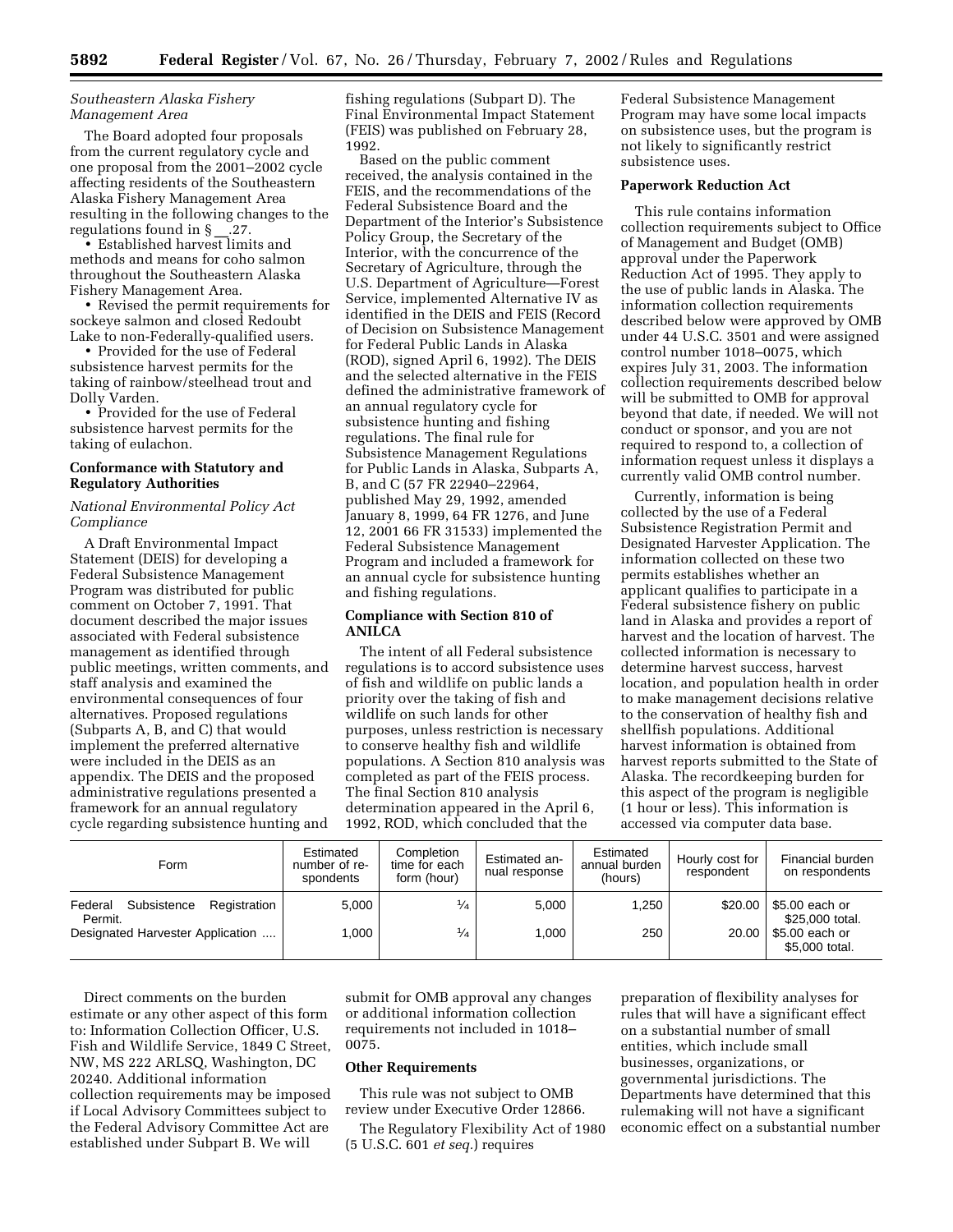of small entities within the meaning of the Regulatory Flexibility Act.

This rulemaking will impose no significant costs on small entities; the exact number of businesses and the amount of trade that will result from this Federal land-related activity is unknown. The aggregate effect is an insignificant positive economic effect on a number of small entities, such as tackle, boat, and gasoline dealers. The number of small entities affected is unknown; but, the fact that the positive effects will be seasonal in nature and will, in most cases, merely continue preexisting uses of public lands indicates that they will not be significant.

In general, the resources harvested under this rule will be consumed by the local harvester and do not result in a dollar benefit to the economy. However, we estimate that 24 million pounds of fish (including 8.3 million pounds of salmon) are harvested by the local subsistence users annually and, if given a dollar value of \$3.00 per pound for salmon [ Note: \$3.00 per pound is much higher than the current commercial value for salmon.] and \$ 0.58 per pound for other fish, would equate to about \$34 million in food value Statewide.

Title VIII of ANILCA requires the Secretaries to administer a subsistence preference on public lands. The scope of this program is limited by definition to certain public lands. Likewise, these regulations have no potential takings of private property implications as defined by Executive Order 12630.

The Service has determined and certifies pursuant to the Unfunded Mandates Reform Act, 2 U.S.C. 1502 *et seq.*, that this rulemaking will not impose a cost of \$100 million or more in any given year on local or State governments or private entities. The implementation of this rule is by Federal agencies, and no cost is

involved to any State or local entities or Tribal governments.

The Service has determined that these final regulations meet the applicable standards provided in Sections 3(a) and 3(b)(2) of Executive Order 12988 on Civil Justice Reform.

In accordance with Executive Order 13132, the rule does not have sufficient federalism implications to warrant the preparation of a Federalism Assessment. Title VIII of ANILCA precludes the State from exercising management authority over wildlife resources on Federal lands.

In accordance with the President's memorandum of April 29, 1994, ''Government-to-Government Relations with Native American Tribal Governments'' (59 FR 22951), 512 DM 2, and E.O. 13175, we have evaluated possible effects on Federally recognized Indian tribes and have determined that there are no effects. The Bureau of Indian Affairs is a participating agency in this rulemaking.

On May 18, 2001, the President issued Executive Order 13211 on regulations that significantly affect energy supply, distribution, or use. This Executive Order requires agencies to prepare Statements of Energy Effects when undertaking certain actions. As this rule is not a significant regulatory action under Executive Order 13211, affecting energy supply, distribution, or use, this action is not a significant action and no Statement of Energy Effects is required.

#### **Drafting Information**

William Knauer drafted these regulations under the guidance of Thomas H. Boyd, of the Office of Subsistence Management, Alaska Regional Office, U.S. Fish and Wildlife Service, Anchorage, Alaska. Taylor Brelsford, Alaska State Office, Bureau of Land Management; Rod Simmons, Alaska Regional Office, U.S. Fish and Wildlife Service; Bob Gerhard, Alaska

Regional Office, National Park Service; Ida Hildebrand, Alaska Regional Office, Bureau of Indian Affairs; and Ken Thompson, USDA-Forest Service, provided additional guidance.

#### **List of Subjects**

#### *36 CFR Part 242*

Administrative practice and procedure, Alaska, Fish, National forests, Public lands, Reporting and recordkeeping requirements, Wildlife.

#### *50 CFR Part 100*

Administrative practice and procedure, Alaska, Fish, National forests, Public lands, Reporting and recordkeeping requirements, Wildlife.

For the reasons set out in the preamble, the Federal Subsistence Board amends Title 36, part 242, and Title 50, part 100, of the Code of Federal Regulations, as set forth below.

### **PART**ll**—SUBSISTENCE MANAGEMENT REGULATIONS FOR PUBLIC LANDS IN ALASKA**

1. The authority citation for both 36 CFR Part 242 and 50 CFR Part 100 continues to read as follows:

**Authority:** 16 U.S.C. 3, 472, 551, 668dd, 3101–3126; 18 U.S.C. 3551–3586; 43 U.S.C. 1733.

#### **Subpart C—Board Determinations**

2. In Subpart C of 36 CFR part 242 and 50 CFR part 100, § \_.24(a)(2) is revised to read as follows:

#### **§** \_**.24 Customary and traditional use determinations.**

 $(a) * * * * *$ 

(2) *Fish determinations.* The following communities and areas have been found to have a positive customary and traditional use determination in the listed area for the indicated species:

| Area                                                                                                                                                | <b>Species</b>                          | Determination                                                                                                                               |  |  |
|-----------------------------------------------------------------------------------------------------------------------------------------------------|-----------------------------------------|---------------------------------------------------------------------------------------------------------------------------------------------|--|--|
|                                                                                                                                                     | All fish                                | Residents of the Kotzebue Area.                                                                                                             |  |  |
| Norton Sound-Port Clarence Area:<br>Norton Sound-Port Clarence Area, waters draining<br>into Norton Sound between Point Romanof and<br>Canal Point. | All fish                                | Residents of Stebbins, St. Michael, and Kotlik.                                                                                             |  |  |
| Norton Sound-Port Clarence Area, remainder                                                                                                          | All fish                                | Residents of the Norton Sound-Port Clarence Area.                                                                                           |  |  |
| Yukon-Northern Area:                                                                                                                                |                                         |                                                                                                                                             |  |  |
|                                                                                                                                                     | Salmon, other than fall<br>chum salmon. | Residents of the Yukon River drainage, including the<br>community of Stebbins.                                                              |  |  |
|                                                                                                                                                     | Fall chum salmon                        | Residents of the Yukon River drainage, including the<br>communities of Stebbins, Scammon Bay, Hooper Bay,<br>and Chevak.                    |  |  |
|                                                                                                                                                     | Freshwater fish (other<br>than salmon). | Residents of the Yukon-Northern Area.                                                                                                       |  |  |
| Remainder of the Yukon-Northern Area                                                                                                                | All fish                                | Residents of the Yukon-Northern Area, excluding the<br>residents of the Yukon River drainage and excluding<br>those domiciled in Unit 26–B. |  |  |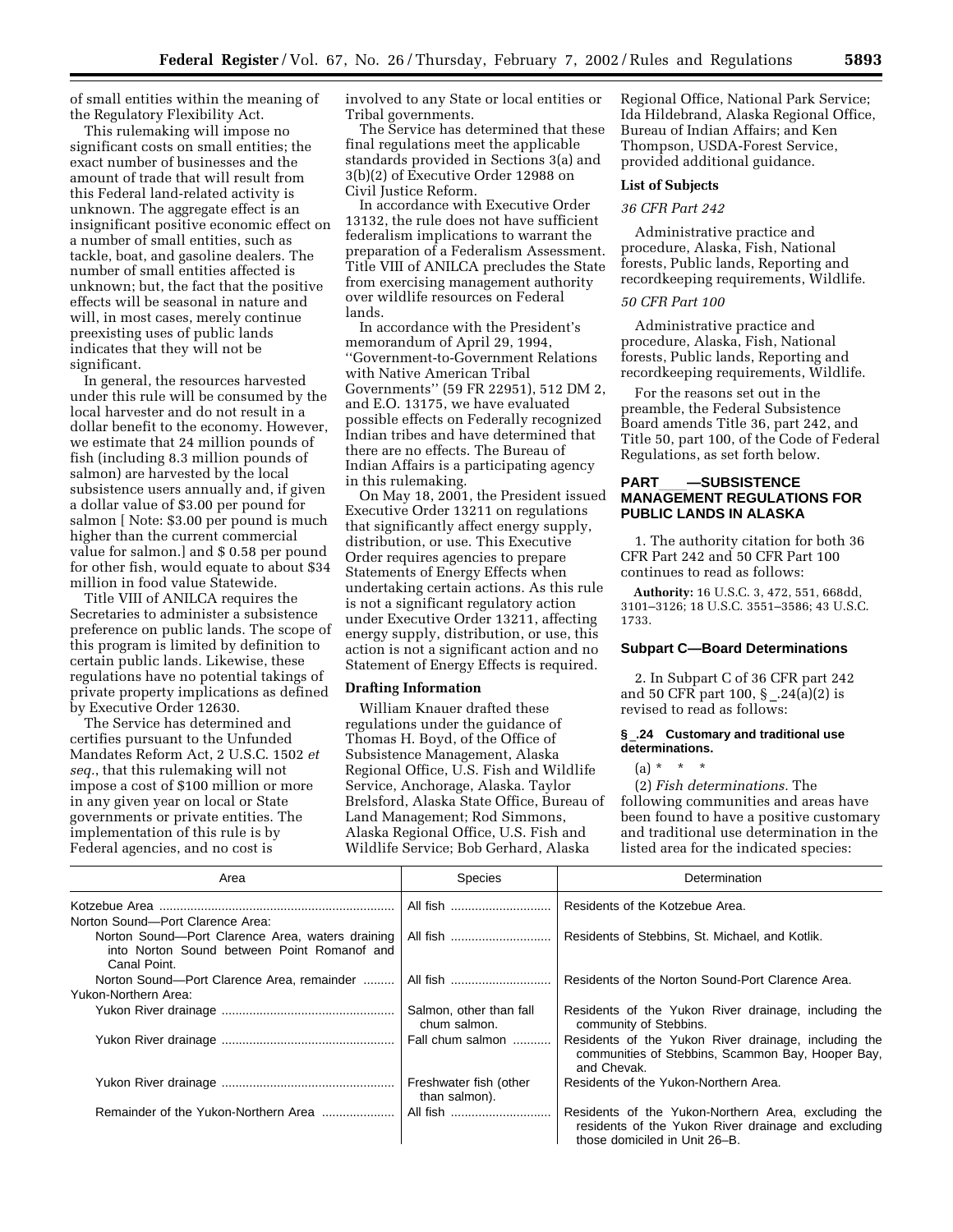÷.

| Area                                                                                                                                                                                                                                                                                                                                                     | <b>Species</b>                                                                    | Determination                                                                                                                                                                                                                                                                                                                                                                                                 |
|----------------------------------------------------------------------------------------------------------------------------------------------------------------------------------------------------------------------------------------------------------------------------------------------------------------------------------------------------------|-----------------------------------------------------------------------------------|---------------------------------------------------------------------------------------------------------------------------------------------------------------------------------------------------------------------------------------------------------------------------------------------------------------------------------------------------------------------------------------------------------------|
|                                                                                                                                                                                                                                                                                                                                                          | Salmon                                                                            | Residents of the Kuskokwim Area, except those persons<br>residing on the United States military installation lo-<br>cated on Cape Newenham, Sparevohn USAFB, and<br>Tatalina USAFB.                                                                                                                                                                                                                           |
|                                                                                                                                                                                                                                                                                                                                                          | Rainbow trout                                                                     | Residents of the communities of Quinhagak, Goodnews<br>Bay, Kwethluk, Eek, Akiachak, Akiak, and Platinum.                                                                                                                                                                                                                                                                                                     |
|                                                                                                                                                                                                                                                                                                                                                          | Pacific cod                                                                       | Residents of the communities of Chevak, Newtok,<br>Toksook Bay, Nightmute, Chefornak,<br>Tununak,<br>Kipnuk, Mekoryuk, Kwigillingok, Kongiganak, Eek, and<br>Tuntutuliak.                                                                                                                                                                                                                                     |
|                                                                                                                                                                                                                                                                                                                                                          | All other fish other than<br>herring.                                             | Residents of the Kuskokwim Area, except those persons<br>residing on the United States military installation lo-<br>cated on Cape Newenham, Sparevohn USAFB, and<br>Tatalina USAFB.                                                                                                                                                                                                                           |
|                                                                                                                                                                                                                                                                                                                                                          | Herring and herring roe                                                           | Residents within 20 miles of the coast between the<br>westernmost tip of the Naskonat Peninsula and the<br>terminus of the Ishowik River and on Nunivak Island.                                                                                                                                                                                                                                               |
| Bristol Bay Area:<br>Nushagak District, including drainage flowing into the<br>district.                                                                                                                                                                                                                                                                 | Salmon and freshwater<br>fish.                                                    | Residents of the Nushagak District and freshwater drain-<br>ages flowing into the district.                                                                                                                                                                                                                                                                                                                   |
| Naknek-Kvichak District-Naknek River drainage                                                                                                                                                                                                                                                                                                            | Salmon and freshwater<br>fish.                                                    | Residents of the Naknek and Kvichak River drainages.                                                                                                                                                                                                                                                                                                                                                          |
| Naknek-Kvichak District-Iliamna-Lake Clark drain-<br>age.                                                                                                                                                                                                                                                                                                | Salmon and freshwater<br>fish.                                                    | Residents of the Iliamna-Lake Clark drainage.                                                                                                                                                                                                                                                                                                                                                                 |
| Togiak District, including drainages flowing into the<br>district.                                                                                                                                                                                                                                                                                       | Salmon and freshwater<br>fish.                                                    | Residents of the Togiak District, freshwater drainages<br>flowing into the district, and the community of<br>Manokotak.                                                                                                                                                                                                                                                                                       |
|                                                                                                                                                                                                                                                                                                                                                          | Herring spawn on kelp<br>All fish                                                 | Residents of the Togiak District.<br>Residents of the Bristol Bay Area.                                                                                                                                                                                                                                                                                                                                       |
|                                                                                                                                                                                                                                                                                                                                                          | All fish                                                                          | Residents of the Aleutian Islands Area and the Pribilof<br>Islands.                                                                                                                                                                                                                                                                                                                                           |
|                                                                                                                                                                                                                                                                                                                                                          | Halibut                                                                           | Residents of the Alaska Peninsula Area and the commu-<br>nities of Ivanof Bay and Perryville.                                                                                                                                                                                                                                                                                                                 |
|                                                                                                                                                                                                                                                                                                                                                          | All other fish in the Alas-<br>ka Peninsula Area.                                 | Residents of the Alaska Peninsula Area.                                                                                                                                                                                                                                                                                                                                                                       |
|                                                                                                                                                                                                                                                                                                                                                          | Halibut, salmon and fish<br>other than rainbow/<br>steelhead trout.               | Residents of the Chignik Area.                                                                                                                                                                                                                                                                                                                                                                                |
| Kodiak Area—except the Mainland District, all waters<br>along the south side of the Alaska Peninsula bounded<br>by the latitude of Cape Douglas (58°52' North latitude)<br>mid-stream Shelikof Strait, and east of the longitude of<br>the southern entrance of Imuya Bay near Kilokak<br>Rocks (57°11'22" North latitude, 156°20'30" W lon-<br>gitude). | Salmon                                                                            | Residents of the Kodiak Island Borough, except those<br>residing on the Kodiak Coast Guard Base.                                                                                                                                                                                                                                                                                                              |
|                                                                                                                                                                                                                                                                                                                                                          | Fish other than rainbow/<br>steelhead trout and<br>salmon.                        | Residents of the Kodiak Area.                                                                                                                                                                                                                                                                                                                                                                                 |
|                                                                                                                                                                                                                                                                                                                                                          | Fish other than salmon,<br>Dolly Varden, trout,<br>char, grayling, and<br>burbot. | Residents of the Cook Inlet Area.                                                                                                                                                                                                                                                                                                                                                                             |
|                                                                                                                                                                                                                                                                                                                                                          | Salmon, Dolly Varden,<br>trout, char, grayling,<br>and burbot.                    | No Determination.                                                                                                                                                                                                                                                                                                                                                                                             |
| Prince William Sound Area:<br>South-Western District and Green Island                                                                                                                                                                                                                                                                                    | Salmon                                                                            | Residents of the Southwestern District which is mainland<br>waters from the outer point on the north shore of<br>Granite Bay to Cape Fairfield, and Knight Island,<br>Chenega Island, Bainbridge Island, Evans Island,<br>Elrington Island, Latouche Island and adjacent islands.                                                                                                                             |
| North of a line from Porcupine Point to Granite Point,<br>and south of a line from Point Lowe to Tongue<br>Point.                                                                                                                                                                                                                                        | Salmon                                                                            | Residents of the villages of Tatitlek and Ellamar.                                                                                                                                                                                                                                                                                                                                                            |
| Copper River drainage upstream from Haley Creek                                                                                                                                                                                                                                                                                                          | Freshwater fish                                                                   | Residents of Cantwell, Chisana, Chistochina, Chitina,<br>Copper Center, Dot Lake, Gakona, Gakona Junction,<br>Glennallen, Gulkana, Healy Lake, Kenny Lake, Lower<br>Tonsina,<br>McCarthy,<br>Mentasta<br>Lake,<br>Nabesna,<br>Northway, Slana, Tanacross, Tazlina, Tetlin, Tok,<br>Tonsina, and those individuals that live along the Tok<br>Cutoff from Tok to Mentasta Pass, and along the<br>Nabesna Road. |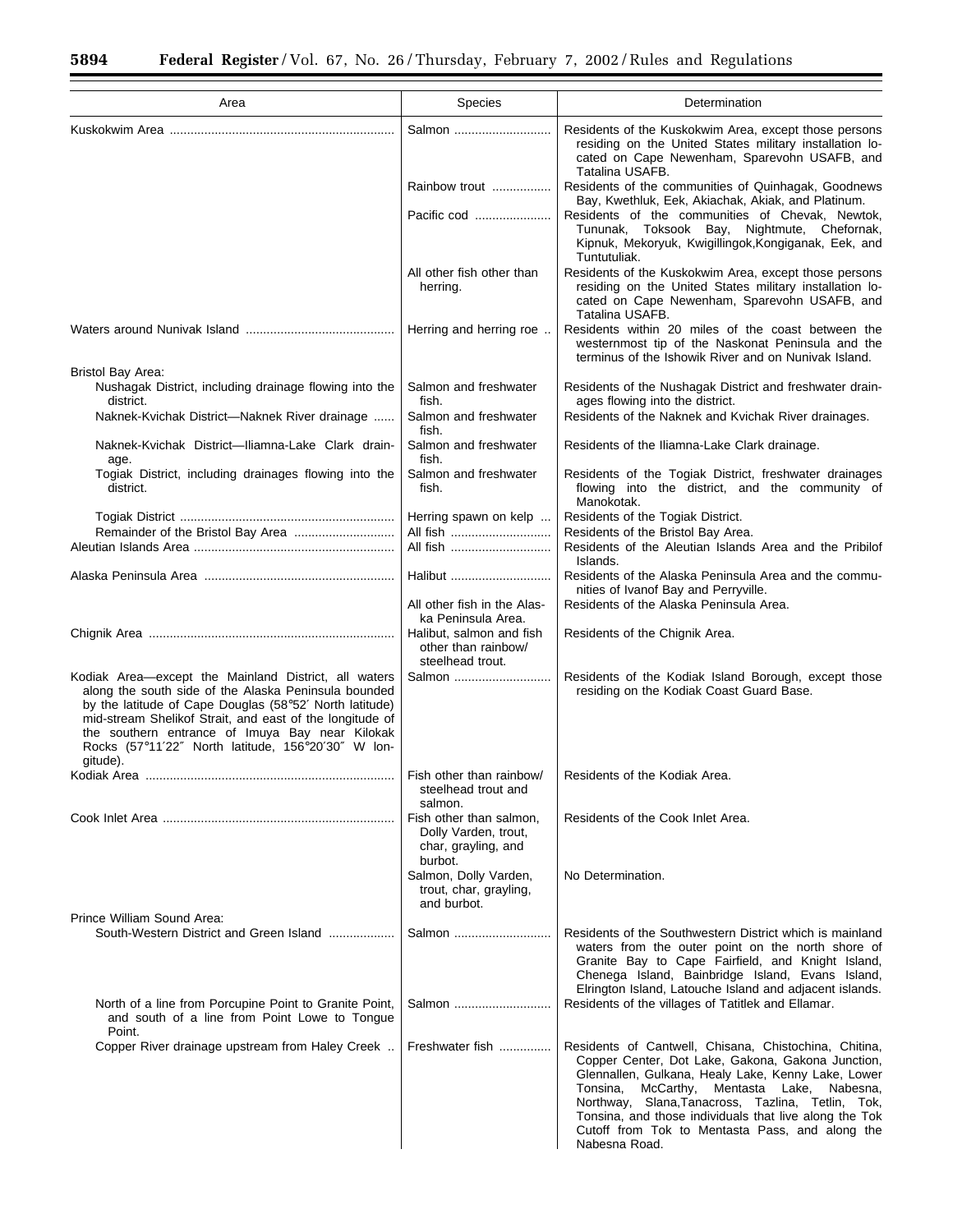| Area                                                                                                                                                                                                                                               | Species                                                                          | Determination                                                                                                                                                                                                                                                                                                                                                                                     |
|----------------------------------------------------------------------------------------------------------------------------------------------------------------------------------------------------------------------------------------------------|----------------------------------------------------------------------------------|---------------------------------------------------------------------------------------------------------------------------------------------------------------------------------------------------------------------------------------------------------------------------------------------------------------------------------------------------------------------------------------------------|
| Chitina Subdistrict of the Upper Copper River District                                                                                                                                                                                             | Salmon                                                                           | Residents of Cantwell, Chisana, Chistochina, Chitina,<br>Copper Center, Dot Lake, Gakona, Gakona Junction,<br>Glennallen, Gulkana, Healy Lake, Kenny Lake, Lower<br>Tonsina, McCarthy, Mentasta Lake, Nabesna,<br>Northway, Slana, Tanacross, Tazlina, Tetlin, Tok,<br>Tonsina, and those individuals that live along the Tok<br>Cutoff from Tok to Mentasta Pass, and along the<br>Nabesna Road. |
| Glennallen Subdistrict of the Upper Copper River<br>District.                                                                                                                                                                                      | Salmon                                                                           | Residents of the Prince William Sound Area and resi-<br>dents of Cantwell, Chisana, Dot Lake, Healy Lake, Dot<br>Lake, Northway, Tanacross, Tetlin, Tok and those in-<br>dividuals living along the Alaska Highway from the<br>Alaskan/Canadian border to along the Tok Cutoff from<br>Tok to Mentasta Pass, and along the Nabesna Road.                                                          |
| Waters of the Copper River between National Park<br>Service regulatory markers located near the mouth<br>of Tanada Creek, and in Tanada Creek between<br>National Park Service regulatory markers identi-<br>fying the open waters of the creek.   | Salmon                                                                           | Residents of Mentasta Lake and Dot Lake.                                                                                                                                                                                                                                                                                                                                                          |
| Remainder of the Prince William Sound Area<br>YAKUTAT AREA:                                                                                                                                                                                        | Salmon                                                                           | Residents of the Prince William Sound Area.                                                                                                                                                                                                                                                                                                                                                       |
| Freshwater upstream from the terminus of streams<br>and rivers of the Yakutat Area from the Doame<br>River to the Tsiu River.                                                                                                                      | Salmon                                                                           | Residents of the area east of Yakutat Bay, including the<br>islands within Yakutat Bay, west of the Situk River<br>drainage, and south of including Knight Island.                                                                                                                                                                                                                                |
| Freshwater upstream from the terminus of streams<br>and rivers of the Yakutat Area from the Doame<br>River to Point Manby.                                                                                                                         | Dolly Varden, steelhead<br>trout, and smelt.                                     | Residents of the area east of Yakutat Bay, including the<br>islands within Yakutat Bay, west of the Situk River<br>drainage, and south of and including Knight Island.                                                                                                                                                                                                                            |
|                                                                                                                                                                                                                                                    | Dolly Varden, trout, smelt<br>and eulachon.                                      | Residents of Southeastern Alaska and Yakutat Areas.                                                                                                                                                                                                                                                                                                                                               |
| SOUTHEASTERN ALASKA AREA:<br>District 1-Section 1-E in waters of the Naha River<br>and Roosevelt Lagoon.                                                                                                                                           | Salmon, Dolly Varden,<br>trout, smelt and<br>eulachon.                           | Residents of the City of Saxman.                                                                                                                                                                                                                                                                                                                                                                  |
| District 1—Section 1–F in Boca de Quadra in waters<br>of Sockeye Creek and Hugh Smith Lake within 500<br>yards of the terminus of Sockeye Creek.                                                                                                   | Salmon, Dolly Varden,<br>trout, smelt and<br>eulachon.                           | Residents of the City of Saxman.                                                                                                                                                                                                                                                                                                                                                                  |
| District 2—North of the latitude of the northern-most<br>tip of Chasina Point and west of a line from the<br>northern-most tip of Chasina Point to the eastern-<br>most tip of Grindall Island to the eastern-most tip<br>of the Kasaan Peninsula. | Salmon, Dolly Varden,<br>trout, smelt and<br>eulachon.                           | Residents of the City of Kasaan and in the drainage of<br>the southeastern shore of the Kasaan Peninsula west<br>of 132° 20' W. long. and east of 132° 25' W. long.                                                                                                                                                                                                                               |
|                                                                                                                                                                                                                                                    | Salmon, Dolly Varden,<br>trout, smelt and<br>eulachon.                           | Residents of the townsite of Hydaburg.                                                                                                                                                                                                                                                                                                                                                            |
| District 3—Section 3–B in waters east of a line from 1<br>Point Ildefonso to Tranquil Point.                                                                                                                                                       | Halibut and bottomfish<br>Salmon, Dolly Varden.<br>trout, smelt and<br>eulachon. | Residents of Southeast Area.<br>Residents of the City of Klawock and on Prince of Wales<br>Island within the boundaries of the Klawock Heenya<br>Corporation land holdings as they existed in January<br>1989, and those residents of the City of Craig and on<br>Prince of Wales Island within the boundaries of the<br>Shan Seet Corporation land holdings as they existed<br>in January 1989.  |
| District 3—Section 3–C in waters of Sarkar Lakes                                                                                                                                                                                                   | Salmon, Dolly Varden,<br>trout, smelt and<br>eulachon.                           | Residents of the City of Klawock and on Prince of Wales<br>Island within the boundaries of the Klawock Heenya<br>Corporation land holdings as they existed in January<br>1989, and those residents of the City of Craig and on<br>Prince of Wales Island within the boundaries of the<br>Shan Seet Corporation land holdings as they existed<br>in January 1989.                                  |
| District 5—North of a line from Point Barrie to Boul-<br>der Point.                                                                                                                                                                                | Salmon, Dolly Varden,<br>trout, smelt and<br>eulachon.                           | Residents of the City of Kake and in Kupreanof Island<br>drainages emptying into Keku Strait south of Point<br>White and north of the Portage Bay boat harbor.                                                                                                                                                                                                                                    |
|                                                                                                                                                                                                                                                    | Salmon, Dolly Varden,<br>trout, smelt and<br>eulachon.                           | Residents of the City of Kake and in Kupreanof Island<br>drainages emptying into Keku Strait south of Point<br>White and north of the Portage Bay boat harbor.                                                                                                                                                                                                                                    |
| District 9—Section 9–B north of the latitude of Swain<br>Point.                                                                                                                                                                                    | Salmon, Dolly Varden,<br>trout, smelt and<br>eulachon.                           | Residents of the City of Kake and in Kupreanof Island<br>drainages emptying into Keku Strait south of Point<br>White and north of the Portage Bay boat harbor.                                                                                                                                                                                                                                    |
| District 10—West of a line from Pinta Point to False<br>Point Pybus.                                                                                                                                                                               | Salmon, Dolly Varden,<br>trout, smelt and<br>eulachon.                           | Residents of the City of Kake and in Kupreanof Island<br>drainages emptying into Keku Strait south of Point<br>White and north of the Portage Bay boat harbor.                                                                                                                                                                                                                                    |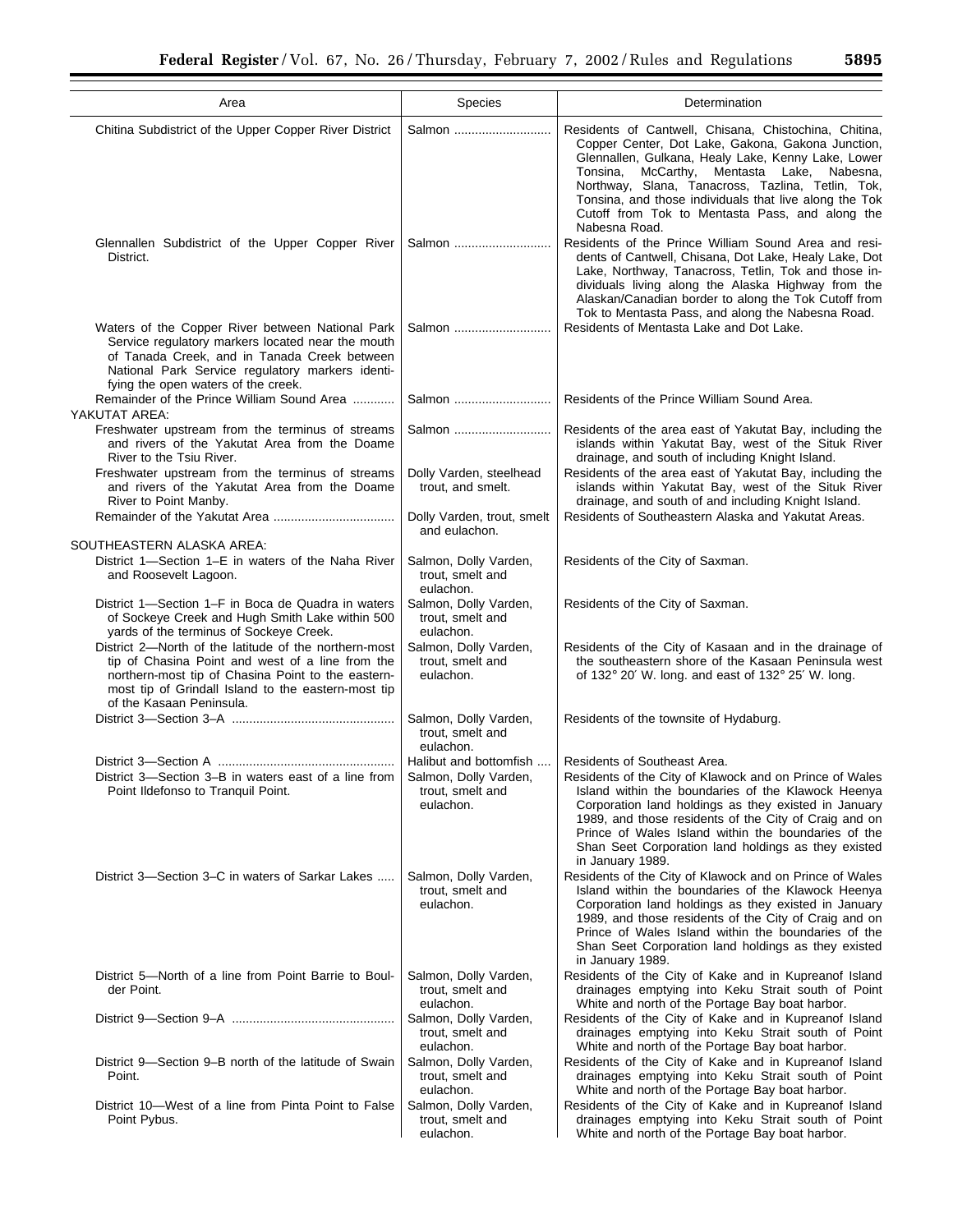| Area                                                                                                                    | <b>Species</b>                                         | Determination                                                                                                                                                                                                                    |
|-------------------------------------------------------------------------------------------------------------------------|--------------------------------------------------------|----------------------------------------------------------------------------------------------------------------------------------------------------------------------------------------------------------------------------------|
| District 12-South of a line from Fishery Point to<br>south Passage Point and north of the latitude of<br>Point Caution. | Salmon, Dolly Varden,<br>trout, smelt and<br>eulachon. | Residents of the City of Angoon and along the western<br>shore of Admiralty Island north of the latitude of Sand<br>Island, south of the latitude of Thayer Creek, and west<br>of 134° 30' W. long., including Killisnoo Island. |
| District 13–Section 13–A south of the latitude of<br>Cape Edward.                                                       | Salmon, Dolly Varden,<br>trout, smelt and<br>eulachon. | Residents of the City and Borough of Sitka in drainages<br>which empty into Section 13–B north of the latitude of<br>Dorothy Narrows.                                                                                            |
| District 13–Section 13–B north of the latitude of<br>Redfish Cape.                                                      | Salmon, Dolly Varden,<br>trout, smelt and<br>eulachon. | Residents of the City and Borough of Sitka in drainages<br>which empty into Section 13–B north of the latitude of<br>Dorothy Narrows.                                                                                            |
|                                                                                                                         | Salmon, Dolly Varden,<br>trout, smelt and<br>eulachon. | Residents of the City and Borough of Sitka in drainages<br>which empty into Section 13–B north of the latitude of<br>Dorothy Narrows.                                                                                            |
| District 13–Section 13–C east of the longitude of<br>Point Elizabeth.                                                   | Salmon, Dolly Varden,<br>trout, smelt and<br>eulachon. | Residents of the City of Angoon and along the western<br>shore of Admiralty Island north of the latitude of Sand<br>Island, south of the latitude of Thayer Creek, and west<br>of 134° 30' W. long., including Killisnoo Island. |
|                                                                                                                         | Salmon, Dolly Varden,<br>trout, smelt and<br>eulachon. | Residents of the City of Hoonah and in Chichagof Island<br>drainages on the eastern shore of Port Frederick from<br>Gartina Creek to Point Sophia.                                                                               |
| Remainder of the Southeastern Alaska Area                                                                               | Dolly Varden, trout, smelt<br>and eulachon.            | Residents of Southeastern Alaska and Yakutat Areas.                                                                                                                                                                              |
|                                                                                                                         |                                                        |                                                                                                                                                                                                                                  |

\* \* \* \* \* 3. In Subpart D of 36 CFR part 242 and 50 CFR part 100,  $\S$ \_\_\_\_.27 and  $\S$ ...28 are added effective March 1, § \_\_\_\_.28 are added effective March 1,<br>2002, through February 28, 2003, to read as follows:

#### **§**ll**.27 Subsistence taking of fish.**

(a) *Applicability.* (1) Regulations in this section apply to the taking of fish or their parts for subsistence uses.

(2) You may take fish for subsistence uses at any time by any method unless you are restricted by the subsistence fishing regulations found in this section. The harvest limit specified in this section for a subsistence season for a species and the State harvest limit set for a State season for the same species are not cumulative. This means that if you have taken the harvest limit for a particular species under a subsistence season specified in this section, you may not, after that, take any additional fish of that species under any other harvest limit specified for a State season.

(b) *[Reserved]*

(c) *Methods, means, and general restrictions.* (1) Unless otherwise specified in this section or under terms of a required subsistence fishing permit (as may be modified by this section), you may use the following legal types of gear for subsistence fishing:

- (i) A set gillnet;
- (ii) A drift gillnet;
- (iii) A purse seine;
- (iv) A hand purse seine; (v) A beach seine;
- (vi) Troll gear;
- (vii) A fish wheel;
- (viii) A trawl;
- (ix) A pot;
- (x) A longline;

(xi) A fyke net; (xii) A lead; (xiii) A herring pound; (xiv) A dip net;

(xv) Jigging gear;

- (xvi) A mechanical jigging machine;
- (xvii) A handline;

(xviii) A cast net;

(xix) A rod and reel; and

(xx) A spear.

(2) You must include an escape mechanism on all pots used to take fish or shellfish. The escape mechanisms are as follows:

(i) A sidewall, which may include the tunnel, of all shellfish and bottomfish pots must contain an opening equal to or exceeding 18 inches in length, except that in shrimp pots the opening must be a minimum of 6 inches in length. The opening must be laced, sewn, or secured together by a single length of untreated, 100 percent cotton twine, no larger than 30 thread. The cotton twine may be knotted at each end only. The opening must be within 6 inches of the bottom of the pot and must be parallel with it. The cotton twine may not be tied or looped around the web bars. Dungeness crab pots may have the pot lid tie-down straps secured to the pot at one end by a single loop of untreated, 100 percent cotton twine no larger than 60 thread, or the pot lid must be secured so that, when the twine degrades, the lid will no longer be securely closed;

(ii) All king crab, Tanner crab, shrimp, miscellaneous shellfish and bottomfish pots may, instead of complying with paragraph (c)(2)(i) of this section, satisfy the following: a sidewall, which may include the tunnel, must contain an opening at least 18 inches in length, except that shrimp pots must contain an opening at least 6

inches in length. The opening must be laced, sewn, or secured together by a single length of treated or untreated twine, no larger than 36 thread. A galvanic timed release device, designed to release in no more than 30 days in salt water, must be integral to the length of twine so that, when the device releases, the twine will no longer secure or obstruct the opening of the pot. The twine may be knotted only at each end and at the attachment points on the galvanic timed release device. The opening must be within 6 inches of the bottom of the pot and must be parallel with it. The twine may not be tied or looped around the web bars.

(3) For subsistence fishing for salmon, you may not use a gillnet exceeding 50 fathoms in length, unless otherwise specified in this section. The gillnet web must contain at least 30 filaments of equal diameter or at least 6 filaments, each of which must be at least 0.20 millimeter in diameter.

(4) Except as otherwise provided for in this section, you may not obstruct more than one-half the width of any stream with any gear used to take fish for subsistence uses.

(5) You may not use live nonindigenous fish as bait.

(6) You must have your first initial, last name, and address plainly and legibly inscribed on the side of your fishwheel facing midstream of the river.

(7) You may use kegs or buoys of any color but red on any permitted gear.

(8) You must have your first initial, last name, and address plainly and legibly inscribed on each keg, buoy, stakes attached to gillnets, stakes identifying gear fished under the ice, and any other unattended fishing gear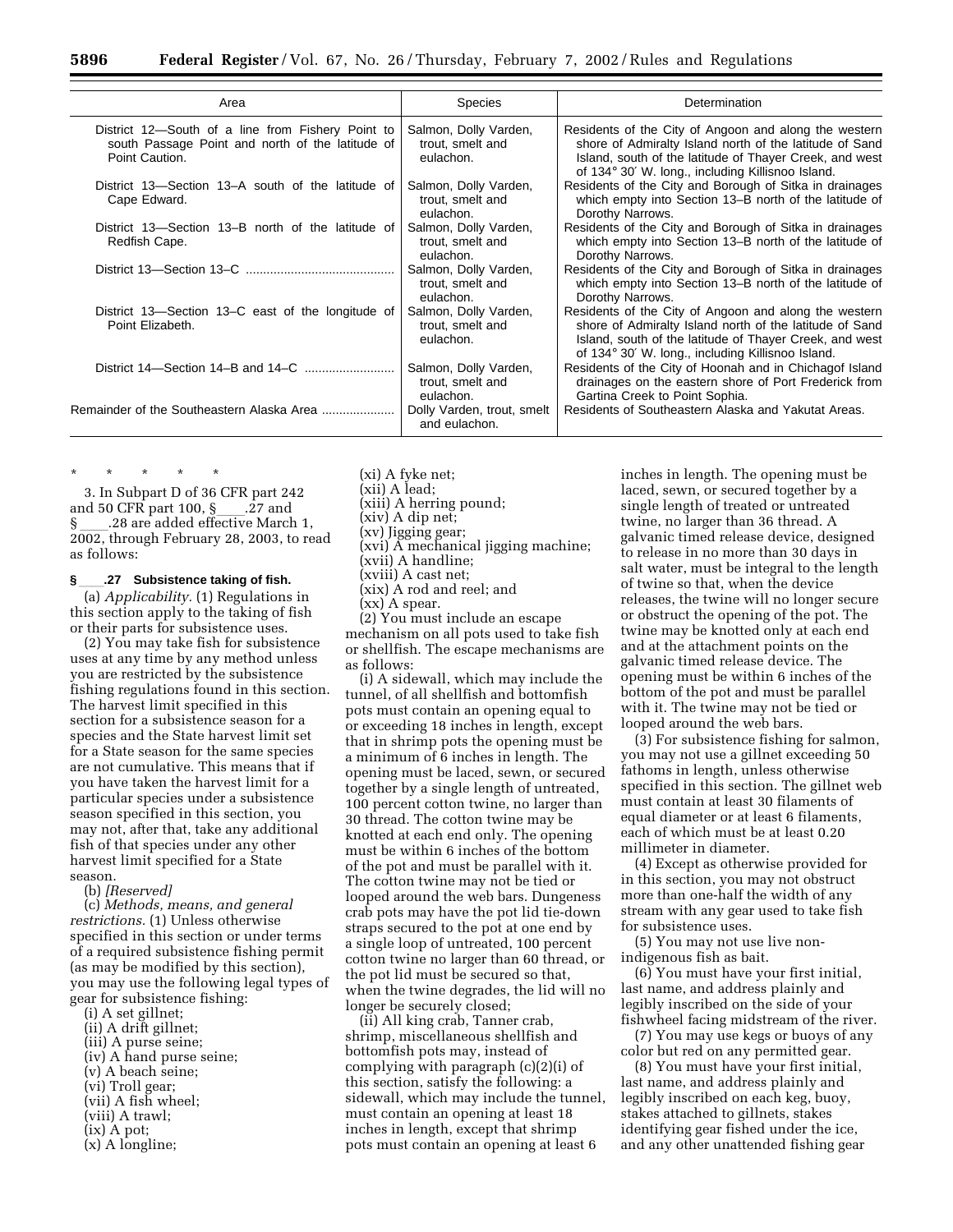which you use to take fish for subsistence uses.

(9) You may not use explosives or chemicals to take fish for subsistence uses.

(10) You may not take fish for subsistence uses within 300 feet of any dam, fish ladder, weir, culvert or other artificial obstruction, unless otherwise indicated.

(11) The limited exchange for cash of subsistence-harvested fish, their parts, or their eggs, legally taken under Federal subsistence management regulations to support personal and family needs is permitted as customary trade, so long as it does not constitute a significant commercial enterprise. The Board may recognize regional differences and define customary trade differently for separate regions of the State.

(12) Individuals, businesses, or organizations may not purchase subsistence-taken fish, their parts, or their eggs for use in, or resale to, a significant commercial enterprise.

(13) Individuals, businesses, or organizations may not receive through barter subsistence-taken fish, their parts or their eggs for use in, or resale to, a significant commercial enterprise.

(14) Except as provided elsewhere in this section, you may not take rainbow/ steelhead trout.

(15) You may not use fish taken for subsistence use or under subsistence regulations in this part as bait for commercial or sport fishing purposes.

(16) You may not accumulate harvest limits authorized in this section or § .28 with harvest limits authorized under State regulations.

(17) Unless specified otherwise in this section, you may use a rod and reel to take fish without a subsistence fishing permit. Harvest limits applicable to the use of a rod and reel to take fish for subsistence uses shall be as follows:

(i) If you are required to obtain a subsistence fishing permit for an area, that permit is required to take fish for subsistence uses with rod and reel in that area. The harvest and possession limits for taking fish with a rod and reel in those areas are the same as indicated on the permit issued for subsistence fishing with other gear types;

(ii) Except as otherwise provided for in this section, if you are not required to obtain a subsistence fishing permit for an area, the harvest and possession limits for taking fish for subsistence uses with a rod and reel are the same as for taking fish under State of Alaska subsistence fishing regulations in those same areas. If the State does not have a specific subsistence season and/or harvest limit for that particular species,

the limit shall be the same as for taking fish under State of Alaska sport fishing regulations.

(18) Unless restricted in this section, or unless restricted under the terms of a subsistence fishing permit, you may take fish for subsistence uses at any time.

(19) You may not intentionally waste or destroy any subsistence-caught fish or shellfish; however, you may use for bait or other purposes, whitefish, herring, and species for which harvest limits, seasons, or other regulatory methods and means are not provided in this section, as well as the head, tail, fins, and viscera of legally-taken subsistence fish.

(d) *Fishing by designated harvest permit.* (1) Any species of fish that may be taken by subsistence fishing under this part may be taken under a designated harvest permit.

(2) If you are a Federally-qualified subsistence user, you (beneficiary) may designate another Federally-qualified subsistence user to take fish on your behalf. The designated fisherman must obtain a designated harvest permit prior to attempting to harvest fish and must return a completed harvest report. The designated fisherman may fish for any number of beneficiaries but may have no more than two harvest limits in his/ her possession at any one time.

(3) The designated fisherman must have in possession a valid designated harvest permit when taking, attempting to take, or transporting fish taken under this section, on behalf of a beneficiary.

(4) The designated fisherman may not fish with more than one legal limit of gear.

(5) You may not designate more than one person to take or attempt to take fish on your behalf at one time. You may not personally take or attempt to take fish at the same time that a designated fisherman is taking or attempting to take fish on your behalf.

(e) *Fishing permits and reports.* (1) You may take salmon only under the authority of a subsistence fishing permit, unless a permit is specifically not required in a particular area by the subsistence regulations in this part, or unless you are retaining salmon from your commercial catch consistent with paragraph (f) of this section.

(2) The U.S. Fish and Wildlife Service, Office of Subsistence Management may issue a permit to harvest fish for a qualifying cultural/ educational program to an organization that has been granted a Federal subsistence permit for a similar event within the previous 5 years. A qualifying program must have instructors, enrolled students, minimum attendance requirements, and standards for successful completion of the course. Applications must be submitted to the Office of Subsistence Management 60 days prior to the earliest desired date of harvest. Permits will be issued for no more than 25 fish per culture/education camp. Appeal of a rejected request can be made to the Federal Subsistence Board. Application for an initial permit for a qualifying cultural/educational program, for a permit when the circumstances have changed significantly, when no permit has been issued within the previous 5 years, or when there is a request for harvest in excess of that provided in this paragraph (e)(2), will be considered by the Federal Subsistence Board.

(3) If a subsistence fishing permit is required by this section, the following permit conditions apply unless otherwise specified in this section:

(i) You may not take more fish for subsistence use than the limits set out in the permit;

(ii) You must obtain the permit prior to fishing;

(iii) You must have the permit in your possession and readily available for inspection while fishing or transporting subsistence-taken fish;

(iv) If specified on the permit, you shall keep accurate daily records of the catch, showing the number of fish taken by species, location and date of catch, and other such information as may be required for management or conservation purposes; and

(v) If the return of catch information necessary for management and conservation purposes is required by a fishing permit and you fail to comply with such reporting requirements, you are ineligible to receive a subsistence permit for that activity during the following calendar year, unless you demonstrate that failure to report was due to loss in the mail, accident, sickness, or other unavoidable circumstances. You must also return any tags or transmitters that have been attached to fish for management and conservation purposes.

(f) *Relation to commercial fishing activities.* (1) If you are a Federallyqualified subsistence user who also commercial fishes, you may retain fish for subsistence purposes from your lawfully-taken commercial catch.

(2) When participating in a commercial and subsistence fishery at the same time, you may not use an amount of combined fishing gear in excess of that allowed under the appropriate commercial fishing regulations.

(g) You may not possess, transport, give, receive, or barter subsistence-taken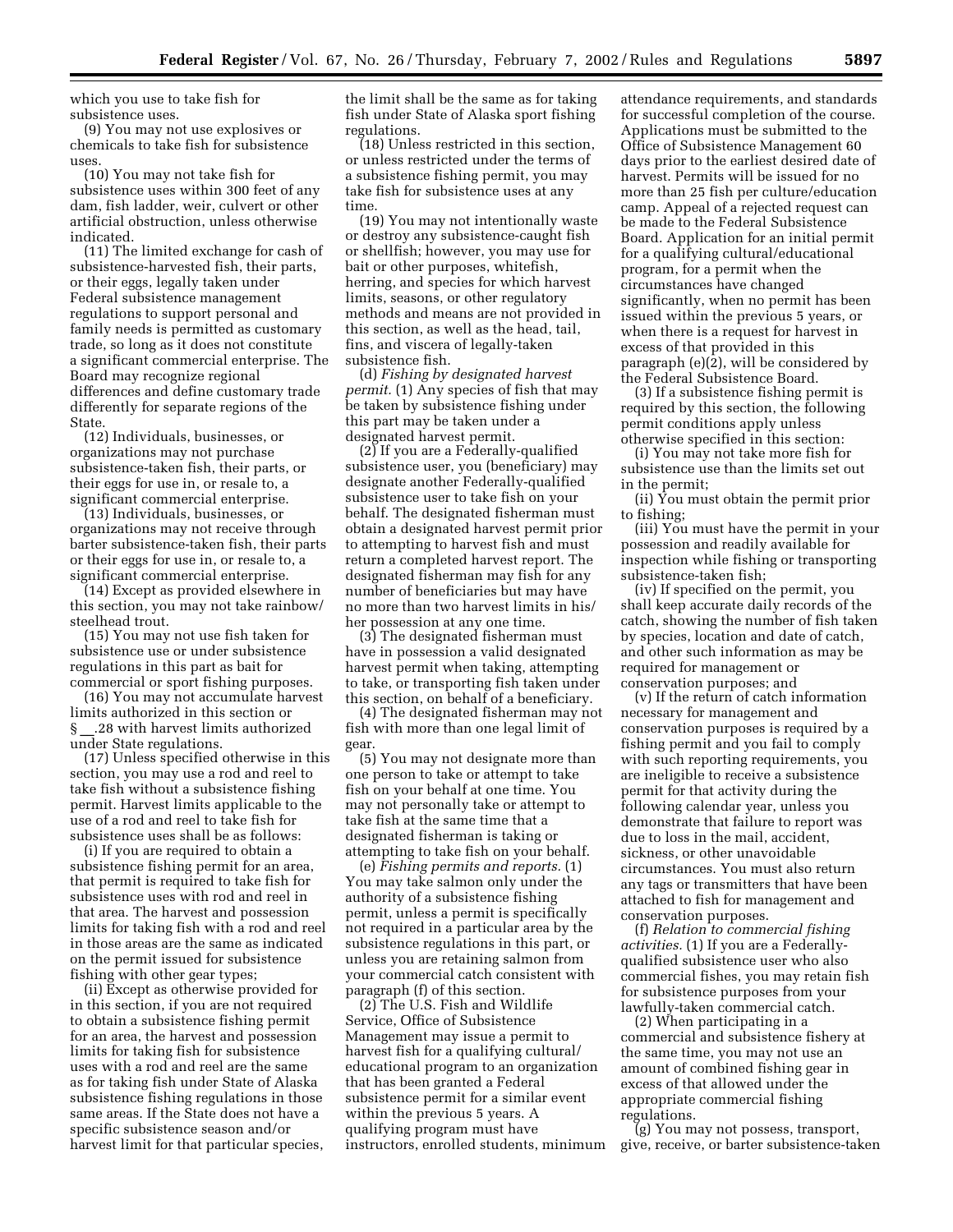fish or their parts which have been taken contrary to Federal law or regulation or State law or regulation (unless superseded by regulations in this part).

(h) [Reserved]

(i) *Fishery management area restrictions.* (1) *Kotzebue Area.* The Kotzebue Area includes all waters of Alaska between the latitude of the westernmost tip of Point Hope and the latitude of the westernmost tip of Cape Prince of Wales, including those waters draining into the Chukchi Sea.

(i) You may take fish for subsistence purposes without a permit.

(ii) You may take salmon only by gillnets, beach seines, or a rod and reel.

(iii) In the Kotzebue District, you may take sheefish with gillnets that are not more than 50 fathoms in length, nor more than 12 meshes in depth, nor have a mesh size larger than 7 inches.

(iv) You may not obstruct more than one-half the width of a stream, creek, or slough with any gear used to take fish for subsistence uses, except from May 15 to July 15 and August 15 to October 31 when taking whitefish or pike in streams, creeks, or sloughs within the Kobuk River drainage and from May 15 to October 31 in the Selawik River drainage. Only one gillnet 100 feet or less in length with a mesh size from 21⁄2 to 41⁄2 inches may be used per site. You must check your net at least once in every 24-hour period.

(2) *Norton Sound-Port Clarence Area.* The Norton Sound-Port Clarence Area includes all waters of Alaska between the latitude of the westernmost tip of Cape Prince of Wales and the latitude of Point Romanof, including those waters of Alaska surrounding St. Lawrence Island and those waters draining into the Bering Sea.

(i) Unless otherwise restricted in this section, you take fish at any time in the Port Clarence District.

(ii) In the Norton Sound District, you may take fish at any time except as follows:

(A) In Subdistricts 2 through 6, if you are a commercial fishermen, you may not fish for subsistence purposes during the weekly closures of the State commercial salmon fishing season, except that from July 15 through August 1, you may take salmon for subsistence purposes 7 days per week in the Unalakleet and Shaktoolik River drainages with gillnets which have a mesh size that does not exceed 41⁄2 inches, and with beach seines;

(B) In the Unalakleet River from June 1 through July 15, you may take salmon only from 8:00 a.m. Monday until 8:00 p.m. Saturday;

(C) In Subdistricts 1–3, you may take salmon other than chum salmon by beach seine during periods established by emergency action.

(iii) You may take salmon only by gillnets, beach seines, fishwheel, or a rod and reel.

(iv) You may take fish other than salmon by set gillnet, drift gillnet, beach seine, fish wheel, pot, long line, fyke net, jigging gear, spear, lead, or a rod and reel.

(v) In the Unalakleet River from June 1 through July 15, you may not operate more than 25 fathoms of gillnet in the aggregate nor may you operate an unanchored fishing net.

(vi) You must have a subsistence fishing permit for net fishing in all waters from Cape Douglas to Rocky Point.

(vii) Only one subsistence fishing permit will be issued to each household per year.

(3) *Yukon-Northern Area.* The Yukon-Northern Area includes all waters of Alaska between the latitude of Point Romanof and the latitude of the westernmost point of the Naskonat Peninsula, including those waters draining into the Bering Sea, and all waters of Alaska north of the latitude of the westernmost tip of Point Hope and west of 141° W. long., including those waters draining into the Arctic Ocean and the Chukchi Sea.

(i) Unless otherwise restricted in this section, you may take fish in the Yukon-Northern Area at any time.

(ii) In the following locations, you may take salmon during the open weekly fishing periods of the State commercial salmon fishing season and may not take them for 24 hours before the opening of the State commercial salmon fishing season:

(A) In District 4, excluding the Koyukuk River drainage;

(B) In Subdistricts 4–B and 4–C from June 15 through September 30, salmon may be taken from 6:00 p.m. Sunday until 6:00 p.m. Tuesday and from 6:00 p.m. Wednesday until 6:00 p.m. Friday;

(C) In District 6, excluding the Kantishna River drainage, salmon may be taken from 6:00 p.m. Friday until 6:00 p.m. Wednesday.

(iii) During any State commercial salmon fishing season closure of greater than five days in duration, you may not take salmon during the following periods in the following districts:

(A) In District 4, excluding the Koyukuk River drainage, salmon may not be taken from 6:00 p.m. Friday until 6:00 p.m. Sunday;

(B) In District 5, excluding the Tozitna River drainage and Subdistrict 5–D,

salmon may not be taken from 6:00 p.m. Sunday until 6:00 p.m. Tuesday.

(iv) Except as provided in this section, and except as may be provided by the terms of a subsistence fishing permit, you may take fish other than salmon at any time.

(v) In Districts 1, 2, 3, and Subdistrict 4–A, excluding the Koyukuk and Innoko River drainages, you may not take salmon for subsistence purposes during the 24 hours immediately before the opening of the State commercial salmon fishing season.

(vi) In Districts 1, 2, and 3: (A) After the opening of the State commercial salmon fishing season through July 15, you may not take salmon for subsistence for 18 hours immediately before, during, and for 12 hours after each State commercial salmon fishing period;

(B) After July 15, you may not take salmon for subsistence for 12 hours immediately before, during, and for 12 hours after each State commercial salmon fishing period.

(vii) In Subdistrict 4–A after the opening of the State commercial salmon fishing season, you may not take salmon for subsistence for 12 hours immediately before, during, and for 12 hours after each State commercial salmon fishing period; however, you may take king salmon during the State commercial fishing season, with drift gillnet gear only, from 6:00 p.m. Sunday until 6:00 p.m. Tuesday and from 6:00 p.m. Wednesday until 6:00 p.m. Friday.(viii) You may not subsistence fish in the following drainages located north of the main Yukon River:

(A) Kanuti River upstream from a point 5 miles downstream of the State highway crossing;

(B) Bonanza Creek;

(C) Jim River including Prospect and Douglas Creeks.

(ix) You may not subsistence fish in the Delta River.

(x) In Beaver Creek downstream from the confluence of Moose Creek, a gillnet with mesh size not to exceed 3-inches stretch-measure may be used from June 15–September 15. You may subsistence fish for all non-salmon species but may not target salmon during this time period (retention of salmon taken incidentally to non-salmon directed fisheries is allowed). From the mouth of Nome Creek downstream to the confluence of Moose Creek, only rod and reel may be used. From the mouth of Nome Creek downstream to the confluence of O'Brien Creek, the daily harvest and possession limit is 5 grayling; from the mouth of O'Brien Creek downstream to the confluence of Moose Creek, the daily harvest and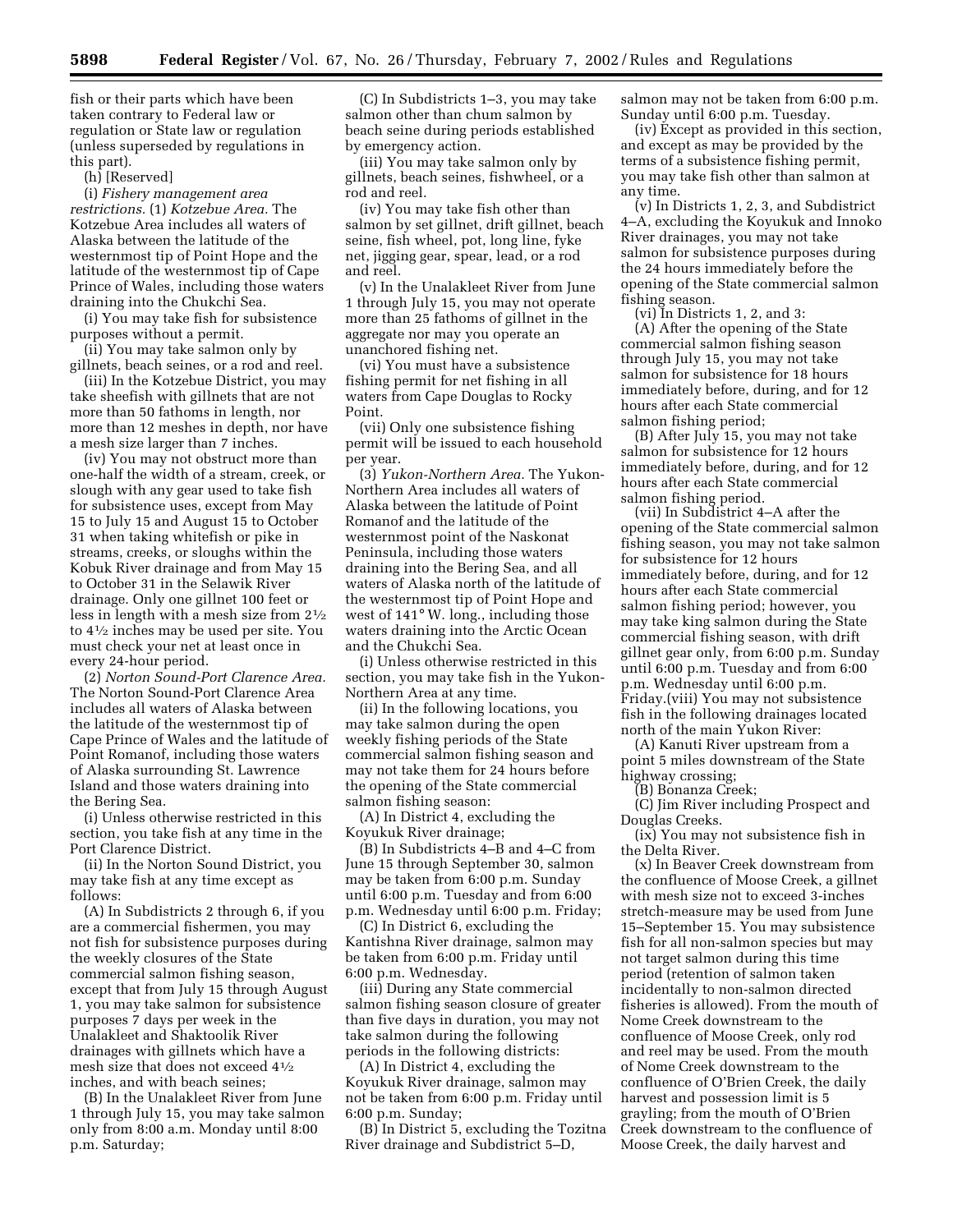possession limit is 10 grayling. The Nome Creek drainage of Beaver Creek is closed to subsistence fishing for grayling.

(xi) You may not subsistence fish in the Toklat River drainage from August 15 through May 15.

(xii) You may take salmon only by gillnet, beach seine, fish wheel, or rod and reel, subject to the restrictions set forth in this section.

(xiii) In District 4, if you are a commercial fisherman, you may not take salmon for subsistence purposes during the State commercial salmon fishing season using gillnets with mesh larger than six-inches after a date specified by ADF&G emergency order issued between July 10 and July 31.

(xiv) In Districts 4, 5, and 6, you may not take salmon for subsistence purposes by drift gillnets, except as follows:

(A) In Subdistrict 4–A upstream from the mouth of Stink Creek, you may take king salmon by drift gillnets less than 150 feet in length from June 10 through July 14, and chum salmon by drift gillnets after August 2;

(B) In Subdistrict 4–A downstream from the mouth of Stink Creek, you may take king salmon by drift gillnets less than 150 feet in length from June 10 through July 14.

(xv) Unless otherwise specified in this section, you may take fish other than salmon and halibut by set gillnet, drift gillnet, beach seine, fish wheel, long line, fyke net, dip net, jigging gear, spear, lead, or rod and reel, subject to the following restrictions, which also apply to subsistence salmon fishing:

(A) During the open weekly fishing periods of the State commercial salmon fishing season, if you are a commercial fisherman, you may not operate more than one type of gear at a time, for commercial, personal use, and subsistence purposes;

(B) You may not use an aggregate length of set gillnet in excess of 150 fathoms and each drift gillnet may not exceed 50 fathoms in length;

(C) In Districts 4, 5, and 6, you may not set subsistence fishing gear within 200 feet of other operating commercial, personal use, or subsistence fishing gear except that, at the site approximately 1 mile upstream from Ruby on the south bank of the Yukon River between ADF&G regulatory markers containing the area known locally as the ''Slide,'' you may set subsistence fishing gear within 200 feet of other operating commercial or subsistence fishing gear and in District 4, from Old Paradise Village upstream to a point 4 miles upstream from Anvik, there is no

minimum distance requirement between fish wheels;

(D) During the State commercial salmon fishing season, within the Yukon River and the Tanana River below the confluence of the Wood River, you may use drift gillnets and fish wheels only during open subsistence salmon fishing periods;

(E) In Birch Creek, gillnet mesh size may not exceed 3-inches stretchmeasure.

(xvi) In District 4, from September 21 through May 15, you may use jigging gear from shore ice.

(xvii) You must possess a subsistence fishing permit for the following locations:

(A) For the Yukon River drainage from the mouth of Hess Creek to the mouth of the Dall River;

(B) For the Yukon River drainage from the upstream mouth of 22 Mile Slough to the U.S.-Canada border;

(C) Only for salmon in the Tanana River drainage above the mouth of the Wood River.

(xviii) Only one subsistence fishing permit will be issued to each household per year.

(xix) In Districts 1, 2, and 3, you may not possess king salmon taken for subsistence purposes unless the dorsal fin has been removed immediately after landing.

(xx) In the Yukon River drainage, chinook (king) salmon must be used primarily for human consumption and may not be targeted for dog food. Dried chinook salmon may not be used for dogfood anywhere in the Yukon River drainage. Whole fish unfit for human consumption (due to disease, deterioration, deformities), scraps, and small fish (16 inches or less) may be fed to dogs. Also, whole chinook salmon caught incidentally during a subsistence chum salmon fishery in the following time periods and locations may be fed to dogs:

(A) After July 10 in the Koyukuk River drainage;

(B) After August 10, in Subdistrict 5–D, upstream of Circle City.

(4) *Kuskokwim Area.* The Kuskokwim Area consists of all waters of Alaska between the latitude of the westernmost point of Naskonat Peninsula and the latitude of the southernmost tip of Cape Newenham, including the waters of Alaska surrounding Nunivak and St. Matthew Islands and those waters draining into the Bering Sea.

(i) Unless otherwise restricted in this section, you may take fish in the Kuskokwim Area at any time without a subsistence fishing permit.

(ii) In District 1 and in those waters of the Kuskokwim River between

Districts 1 and 2, excluding the Kuskokuak Slough, you may not take salmon for 16 hours before, during, and for 6 hours after, each State open commercial salmon fishing period for District 1.

(iii) In District 1, Kuskokuak Slough only from June 1 through July 31, you may not take salmon for 16 hours before and during each State open commercial salmon fishing period in the district.

(iv) In Districts 4 and 5, from June 1 through September 8, you may not take salmon for 16 hours before, during, and 6 hours after each State open commercial salmon fishing period in each district.

(v) In District 2, and anywhere in tributaries that flow into the Kuskokwim River within that district, from June 1 through September 8 you may not take salmon for 16 hours before, during, and 6 hours after each State open commercial salmon fishing period in the district.

(vi) You may not take subsistence fish by nets in the Goodnews River east of a line between ADF&G regulatory markers placed near the mouth of the Ufigag River and an ADF&G regulatory marker placed near the mouth of the Tunulik River 16 hours before, during, and 6 hours after each State open commercial salmon fishing period.

(vii) You may not take subsistence fish by nets in the Kanektok River upstream of ADF&G regulatory markers placed near the mouth 16 hours before, during, and 6 hours after each State open commercial salmon fishing period.

(viii) You may not take subsistence fish by nets in the Arolik River upstream of ADF&G regulatory markers placed near the mouth 16 hours before, during, and 6 hours after each State open commercial salmon fishing period.

(ix) You may take salmon only by gillnet, beach seine, fish wheel, or rod and reel subject to the restrictions set out in this section, except that you may also take salmon by spear in the Holitna, Kanektok, and Arolik River drainages, and in the drainage of Goodnews Bay.

(x) You may not use an aggregate length of set gillnets or drift gillnets in excess of 50 fathoms for taking salmon.

(xi) You may take fish other than salmon by set gillnet, drift gillnet, beach seine, fish wheel, pot, long line, fyke net, dip net, jigging gear, spear, lead, handline, or rod and reel.

(xii) You must attach to the bank each subsistence gillnet operated in tributaries of the Kuskokwim River and fish it substantially perpendicular to the bank and in a substantially straight line.

(xiii) Within a tributary to the Kuskokwim River in that portion of the Kuskokwim River drainage from the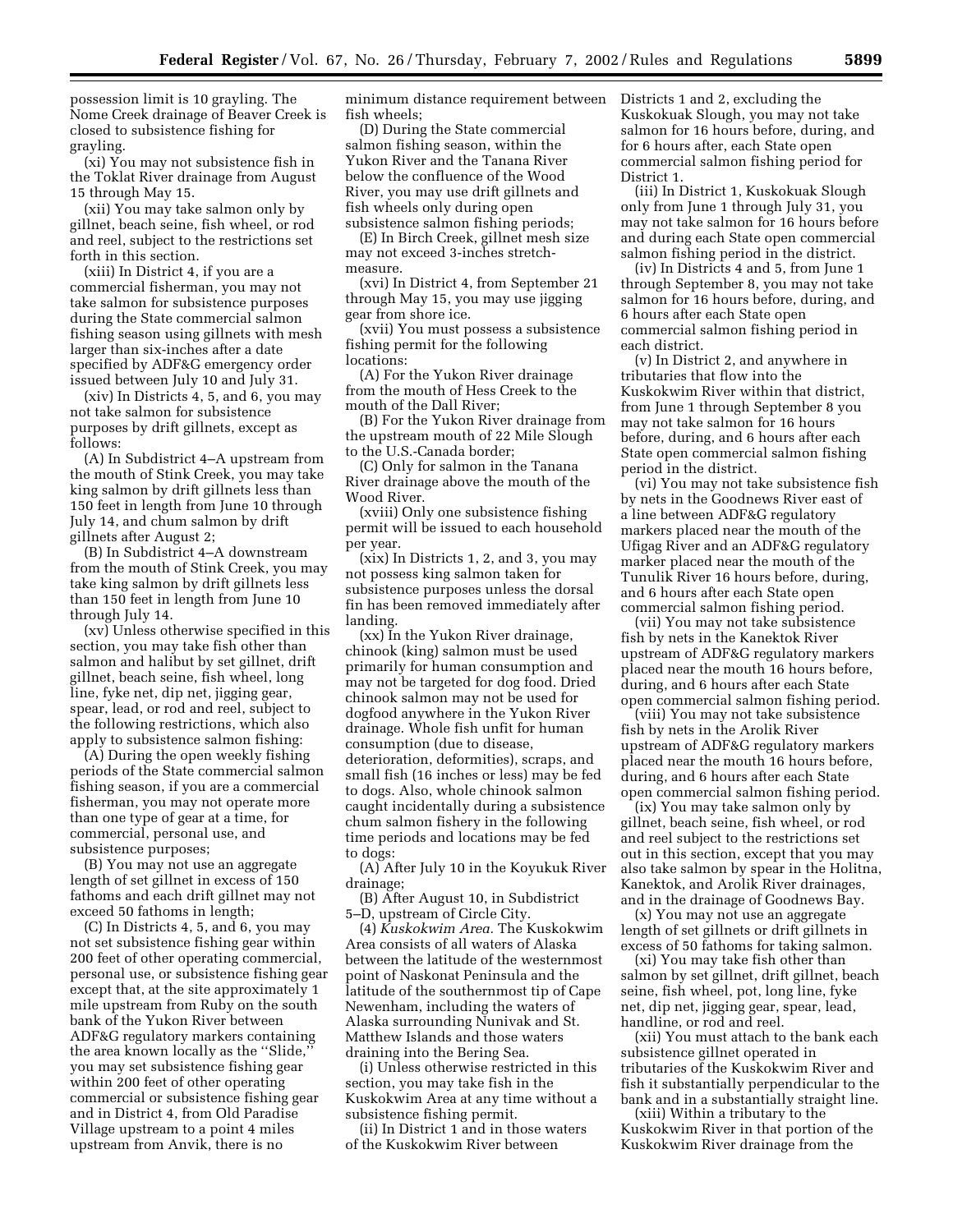north end of Eek Island upstream to the mouth of the Kolmakoff River, you may not set or operate any part of a set gillnet within 150 feet of any part of another set gillnet.

(xiv) The maximum depth of gillnets is as follows:

(A) Gillnets with 6-inch or smaller mesh may not be more than 45 meshes in depth;

(B) Gillnets with greater than 6-inch mesh may not be more than 35 meshes in depth.

(xv) You may take halibut only by a single hand-held line with no more than two hooks attached to it.

(xvi) You may not use subsistence set and drift gillnets exceeding 15 fathoms in length in Whitefish Lake in the Ophir Creek drainage. You may not operate more than one subsistence set or drift gillnet at a time in Whitefish Lake in the Ophir Creek drainage. You must check the net at least once every 24 hours.

(xvii) Rainbow trout may be taken by only residents of Goodnews Bay, Platinum, Quinhagak, Eek, Kwethluk, Akiachak, and Akiak. The following restrictions apply:

(A) You may take rainbow trout only by the use of gillnets, dip nets, fyke nets, handline, spear, rod and reel, or jigging through the ice;

(B) You may not use gillnets, dip nets, or fyke nets for targeting rainbow trout from March 15–June 15;

(C) If you take rainbow trout incidentally in other subsistence net fisheries and through the ice, you may retain them for subsistence purposes;

(D) There are no harvest limits with handline, spear, rod and reel, or jigging.

(5) *Bristol Bay Area.* The Bristol Bay Area includes all waters of Bristol Bay including drainages enclosed by a line from Cape Newenham to Cape Menshikof.

(i) Unless restricted in this section, or unless under the terms of a subsistence fishing permit, you may take fish at any time in the Bristol Bay area.

(ii) In all State commercial salmon districts, from May 1 through May 31 and October 1 through October 31, you may subsistence fish for salmon only from 9:00 a.m. Monday until 9:00 a.m. Friday. From June 1 through September 30, within the waters of a commercial salmon district, you may take salmon only during State open commercial salmon fishing periods.

(iii) In the Egegik River from 9:00 a.m. June 23 through 9:00 a.m. July 17, you may take salmon only from 9:00 a.m. Tuesday to 9:00 a.m. Wednesday and 9:00 a.m. Saturday to 9:00 a.m. Sunday.

(iv) You may not take fish from waters within 300 feet of a stream mouth used by salmon.

(v) You may not subsistence fish with nets in the Tazimina River and within one-fourth mile of the terminus of those waters during the period from September 1 through June 14.

(vi) Within any district, you may take salmon, herring, and capelin only by drift and set gillnets.

(vii) Outside the boundaries of any district, you may take salmon only by set gillnet, except that you may also take salmon by spear in the Togiak River excluding its tributaries.

(viii) The maximum lengths for set gillnets used to take salmon are as follows:

(A) You may not use set gillnets exceeding 10 fathoms in length in the Egegik, River;

(B) In the remaining waters of the area, you may not use set gillnets exceeding 25 fathoms in length.

(ix) You may not operate any part of a set gillnet within 300 feet of any part of another set gillnet.

(x) You must stake and buoy each set gillnet. Instead of having the identifying information on a keg or buoy attached to the gillnet, you may plainly and legibly inscribe your first initial, last name, and subsistence permit number on a sign at or near the set gillnet.

(xi) You may not operate or assist in operating subsistence salmon net gear while simultaneously operating or assisting in operating commercial salmon net gear.

(xii) During State closed commercial herring fishing periods, you may not use gillnets exceeding 25 fathoms in length for the subsistence taking of herring or capelin.

(xiii) You may take fish other than salmon, herring, capelin, and halibut by gear listed in this part unless restricted under the terms of a subsistence fishing permit.

(xiv) You may take salmon and char only under authority of a subsistence fishing permit.

(xv) Only one subsistence fishing permit may be issued to each household per year.

(xvi) In the Togiak River section and the Togiak River drainage, you may not possess coho salmon taken under the authority of a subsistence fishing permit unless both lobes of the caudal fin (tail) or the dorsal fin have been removed.

(6) *Aleutian Islands Area.* The Aleutian Islands Area includes all waters of Alaska west of the longitude of the tip of Cape Sarichef, east of 172° East longitude, and south of 54°36′ North latitude.

(i) You may take fish, other than salmon and rainbow/steelhead trout, at any time unless restricted under the terms of a subsistence fishing permit. If you take rainbow/steelhead trout incidentally in other subsistence net fisheries, you may retain them for subsistence purposes.

(ii) In the Unalaska District, you may take salmon for subsistence purposes from 6:00 a.m. until 9:00 p.m. from January 1 through December 31, except:

(A) That from June 1 through September 15, you may not use a salmon seine vessel to take salmon for subsistence 24 hours before, during, or 24 hours after a State open commercial salmon fishing period within a 50–mile radius of the area open to commercial salmon fishing;

(B) That from June 1 through September 15, you may use a purse seine vessel to take salmon only with a gillnet and you may not have any other type of salmon gear on board the vessel while subsistence fishing; or

(C) As may be specified on a subsistence fishing permit.

(iii) In the Adak, Akutan, Atka-Amlia, and Umnak Districts, you may take salmon at any time.

(iv) You may not subsistence fish for salmon in the following waters:

(A) The waters of Unalaska Lake, its tributaries and outlet stream;

(B) The waters between Unalaska and Amaknak Islands, including Margaret's Bay, west of a line from the ''Bishop's House'' at 53°52.64′ N. lat., 166°32.30′ W. long. to a point on Amaknak Island at 53°52.82′ N. lat., 166°32.13′ W. long., and north of line from a point south of Agnes Beach at 53°52.28′ N. lat., 166°32.68′ W. long. to a point at 53°52.35′ N. lat., 166°32.95′ W. long. on Amaknak Island;

(C) Within Unalaska Bay south of a line from the northern tip of Cape Cheerful to the northern tip of Kalekta Point, waters within 250 yards of any anadromous stream, except the outlet stream of Unalaska Lake, which is closed under paragraph (i)(6)(iv)(A) of this section;

(D) The waters of Summers and Morris Lakes and their tributaries and outlet streams;

(E) All streams supporting anadromous fish runs that flow into Unalaska Bay south of a line from the northern tip of Cape Cheerful to the northern tip of Kalekta Point;

(F) Waters of McLees Lake and its tributaries and outlet stream;

(G) Waters in Reese Bay from July 1 through July 9, within 500 yards of the outlet stream terminus to McLees Lake;

(H) All freshwater on Adak Island and Kagalaska Island in the Adak District.

(v) You may take salmon by seine and gillnet, or with gear specified on a subsistence fishing permit.

(vi) In the Unalaska District, if you fish with a net, you must be physically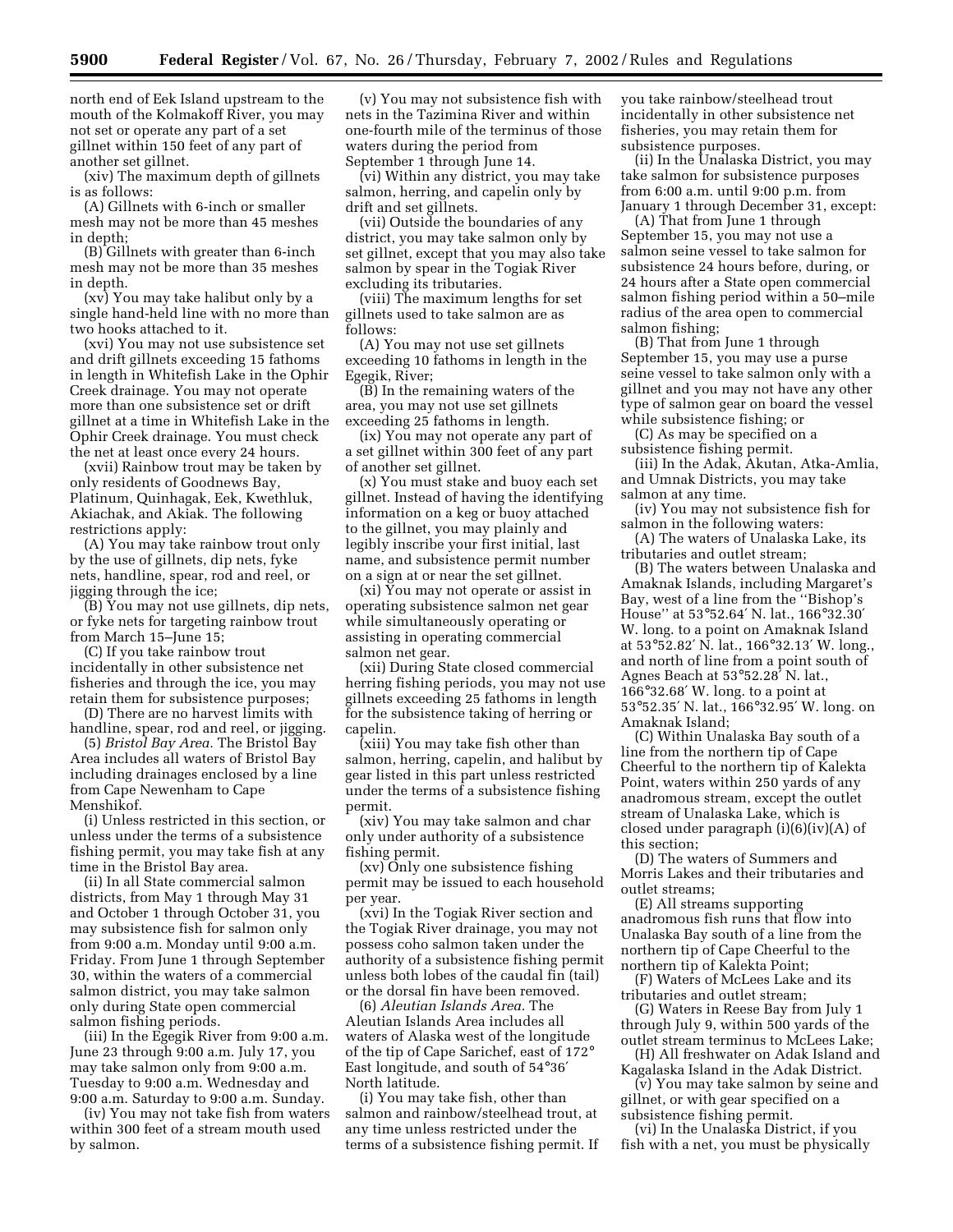present at the net at all times when the net is being used.

(vii) You may take fish other than salmon by gear listed in this part unless restricted under the terms of a subsistence fishing permit.

(viii) You may take salmon, trout, and char only under the terms of a subsistence fishing permit, except that you do not need a permit in the Akutan, Umnak, and Atka-Amlia Islands Districts.

(ix) You may take no more than 250 salmon for subsistence purposes unless otherwise specified on the subsistence fishing permit, except that in the Unalaska and Adak Districts, you may take no more than 25 salmon plus an additional 25 salmon for each member of your household listed on the permit. You may obtain an additional permit.

(x) You must keep a record on the reverse side of the permit of subsistence-caught fish. You must complete the record immediately upon taking subsistence-caught fish and must return it no later than October 31.

(xi) The daily harvest limit for halibut is two fish, and the possession limit is two daily harvest limits. You may not possess sport-taken and subsistencetaken halibut on the same day.

(7) *Alaska Peninsula Area.* The Alaska Peninsula Area includes all Pacific Ocean waters of Alaska between a line extending southeast (135°) from the tip of Kupreanof Point and the longitude of the tip of Cape Sarichef, and all Bering Sea waters of Alaska east of the longitude of the tip of Cape Sarichef and south of the latitude of the tip of Cape Menshikof.

(i) You may take fish, other than salmon and rainbow/steelhead trout, at any time unless restricted under the terms of a subsistence fishing permit. If you take rainbow/steelhead trout incidentally in other subsistence net fisheries or through the ice, you may retain them for subsistence purposes.

(ii) You may take salmon, trout, and char only under the authority of a subsistence fishing permit.

(iii) You must keep a record on the reverse side of the permit of subsistence-caught fish. You must complete the record immediately upon taking subsistence-caught fish and must return it no later than October 31.

(iv) You may take salmon at any time except within 24 hours before and within 12 hours following each State open weekly commercial salmon fishing period within a 50-mile radius of the area open to commercial salmon fishing, or as may be specified on a subsistence fishing permit.

(v) You may not subsistence fish for salmon in the following waters:

(A) Russell Creek and Nurse Lagoon and within 500 yards outside the mouth of Nurse Lagoon;

(B) Trout Creek and within 500 yards outside its mouth.

(vi) You may take salmon by seine, gillnet, rod and reel, or with gear specified on a subsistence fishing permit.

(vii) You may take fish other than salmon by gear listed in this part unless restricted under the terms of a subsistence fishing permit.

(viii) You may not use a set gillnet exceeding 100 fathoms in length.

(ix) You may take halibut for subsistence purposes only by a single handheld line with no more than two hooks attached.

(x) You may take no more than 250 salmon for subsistence purposes unless otherwise specified on your subsistence fishing permit.

(xi) The daily harvest limit for halibut is two fish and the possession limit is two daily harvest limits. You may not possess sport-taken and subsistencetaken halibut on the same day.

(8) *Chignik Area.* The Chignik Area includes all waters of Alaska on the south side of the Alaska Peninsula enclosed by 156°20.22′ West longitude (the longitude of the southern entrance to Imuya Bay near Kilokak Rocks) and a line extending southeast (135°) from the tip of Kupreanof Point.

(i) You may take fish, other than rainbow/steelhead trout, at any time, except as may be specified by a subsistence fishing permit. If you take rainbow/steelhead trout incidentally in other subsistence net fisheries, you may retain them for subsistence purposes.

(ii) You may not take salmon in the Chignik River, upstream from the ADF&G weir site or counting tower, in Black Lake, or any tributary to Black and Chignik Lakes.

(iii) You may take salmon, trout, and char only under the authority of a subsistence fishing permit.

(iv) You must keep a record on your permit of subsistence-caught fish. You must complete the record immediately upon taking subsistence-caught fish and must return it no later than October 31.

(v) If you hold a commercial fishing license, you may not subsistence fish for salmon from 48 hours before the first State commercial salmon fishing opening in the Chignik Area through September 30.

(vi) You may take salmon by seines, gillnets, rod and reel, or with gear specified on a subsistence fishing permit, except that in Chignik Lake you may not use purse seines.

(vii) You may take fish other than salmon by gear listed in this part unless

restricted under the terms of a subsistence fishing permit.

(viii) You may take halibut for subsistence purposes only by a single handheld line with no more than two hooks attached.

(ix) You may take no more than 250 salmon for subsistence purposes unless otherwise specified on the subsistence fishing permit.

(x) The daily harvest limit for halibut is two fish, and the possession limit is two daily harvest limits. You may not possess sport-taken and subsistencetaken halibut on the same day.

(9) *Kodiak Area.* The Kodiak Area includes all waters of Alaska south of a line extending east from Cape Douglas (58°51.10′ N. lat.), west of 150° W. long., north of 55°30.00′ N. lat.; and east of the longitude of the southern entrance of Imuya Bay near Kilokak Rocks (156°20.22′ W. long.).

(i) You may take fish, other than salmon and rainbow/steelhead trout, at any time unless restricted by the terms of a subsistence fishing permit. If you take rainbow/steelhead trout incidentally in other subsistence net fisheries, you may retain them for subsistence purposes.

(ii) You may take salmon for subsistence purposes 24 hours a day from January 1 through December 31, with the following exceptions:

(A) From June 1 through September 15, you may not use salmon seine vessels to take subsistence salmon for 24 hours before, during, and for 24 hours after any State open commercial salmon fishing period. The use of skiffs from any type of vessel is allowed;

(B) From June 1 through September 15, you may use purse seine vessels to take salmon only with gillnets, and you may have no other type of salmon gear on board the vessel.

(iii) You may not subsistence fish for salmon in the following locations:

(A) Womens Bay closed waters—all waters inside a line from the tip of the Nyman Peninsula (57°43.23′ N. lat., 152°31.51′ W long.), to the northeastern tip of Mary's Island (57°42.40' N. lat., 152°32.00′ W. long.), to the southeastern shore of Womens Bay at 57°41.95′ N. lat., 152°31.50' W. long.;

(B) Buskin River closed waters—all waters inside of a line running from a marker on the bluff north of the mouth of the Buskin River at approximately 57°45.80′ N. lat, 152°28.38′ W. long., to a point offshore at 57°45.35′ N. lat, 152°28.15′ W. long., to a marker located onshore south of the river mouth at approximately 57°45.15′ N. lat., 152°28.65′ W. long.;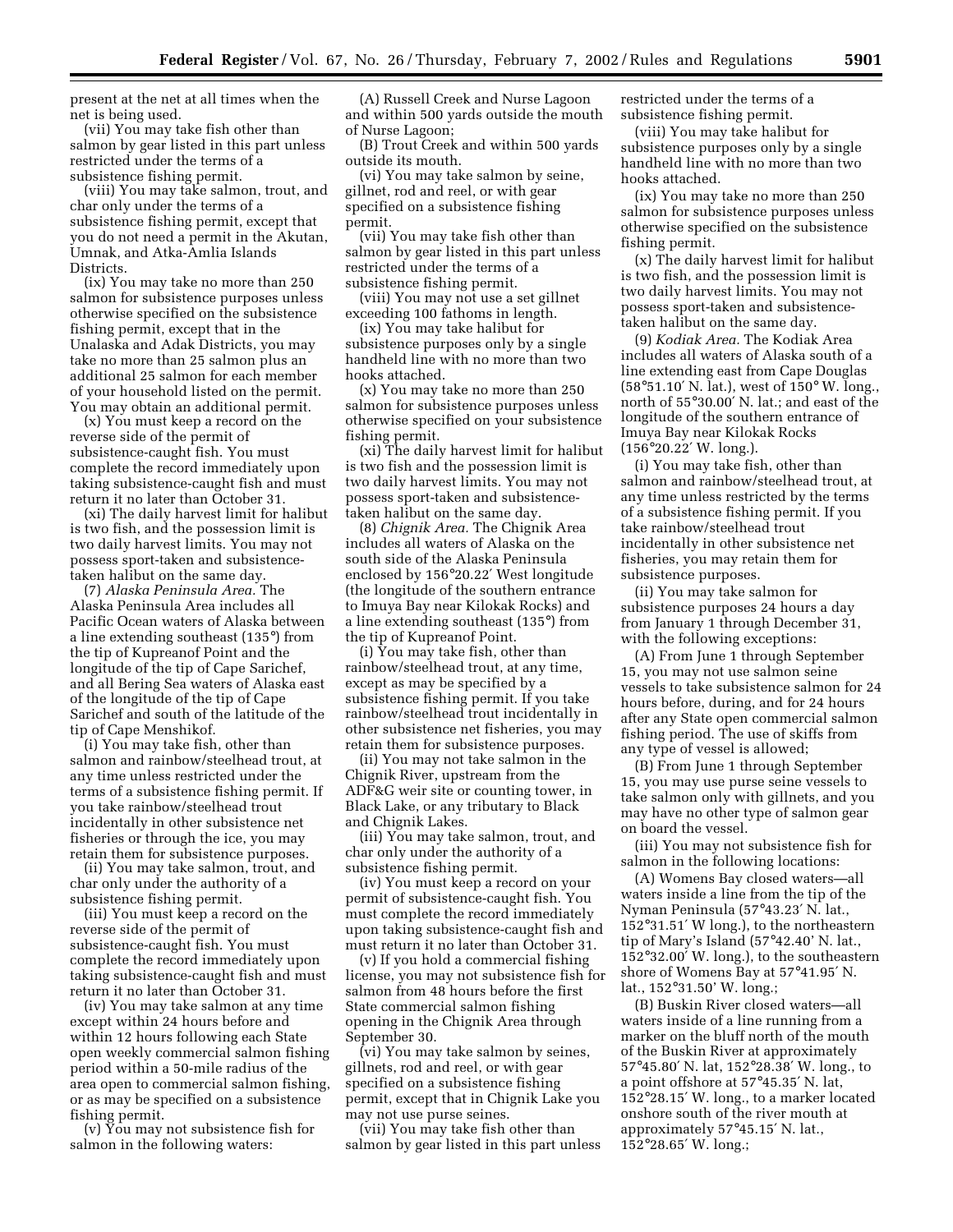(C) All waters closed to commercial salmon fishing within 100 yards of the terminus of Selief Bay Creek;

(D) In Afognak Bay north and west of a line from the tip of Last Point to the tip of River Mouth Point;

(E) From August 15 through September 30, all waters 500 yards seaward of the terminus of Little Kitoi Creek;

(F) All freshwater systems of Afognak Island.

(iv) You must have a subsistence fishing permit for taking salmon, trout, and char for subsistence purposes. You must have a subsistence fishing permit for taking herring and bottomfish for subsistence purposes during the State commercial herring sac roe season from April 15 through June 30.

(v) With a subsistence salmon fishing permit you may take 25 salmon plus an additional 25 salmon for each member of your household whose names are listed on the permit. You may obtain an additional permit if you can show that more fish are needed.

(vi) You must record on your subsistence permit the number of subsistence fish taken. You must complete the record immediately upon landing subsistence-caught fish, and must return it by February 1 of the year following the year the permit was issued.

(vii) You may take fish other than salmon and halibut by gear listed in this part unless restricted under the terms of a subsistence fishing permit.(viii) You may take salmon only by gillnet, rod and reel, or seine.

(ix) You must be physically present at the net when the net is being fished.

(x) You may take halibut only by a single hand-held line with not more than two hooks attached to it.

(xi) The daily harvest limit for halibut is two fish, and the possession limit is two daily harvest limits. You may not possess sport-taken and subsistencetaken halibut on the same day.

(10) *Cook Inlet Area.* The Cook Inlet Area includes all waters of Alaska enclosed by a line extending east from Cape Douglas (58° 51′06'' N. lat.) and a line extending south from Cape Fairfield (148°50′ 15'' W. long.).

(i) Unless restricted in this section, or unless restricted under the terms of a subsistence fishing permit, you may take fish at any time in the Cook Inlet Area. If you take rainbow/steelhead trout incidentally in other subsistence net fisheries, you may retain them for subsistence purposes.

(ii) You may not take grayling or burbot for subsistence purposes.

(iii) You may take fish by gear listed in this part unless restricted in this

section or under the terms of a subsistence fishing permit (as may be modified by this section).

(iv) You may only take salmon, Dolly Varden, trout, and char under authority of a Federal subsistence fishing permit. Seasons, harvest and possession limits, and methods and means for take are the same as for the taking of those species under Alaska sport fishing regulations (5 AAC 56).

(v) You may only take smelt with dip nets or gillnets in fresh water from April 1 through June 15. You may not use a gillnet exceeding 20 feet in length and 2 inches in mesh size. You must attend the net at all times when it is being used. There are no harvest or possession limits for smelt.

(vi) Gillnets may not be used in freshwater, except for the taking of whitefish in the Tyone River drainage or for the taking of smelt.

(11) *Prince William Sound Area.* The Prince William Sound Area includes all waters of Alaska between the longitude of Cape Fairfield and the longitude of Cape Suckling.

(i) Unless restricted in this section or unless restricted under the terms of a subsistence fishing permit, you may take fish, other than rainbow/steelhead trout, at any time in the Prince William Sound Area.

(ii) You may take salmon in the Glennallen and Chitina Subdistricts only from May 15 through September 30.

(iii) You may take salmon in the vicinity of the former Native village of Batzulnetas only under the authority of a Batzulnetas subsistence salmon fishing permit available from the National Park Service under the following conditions:

(A) You may take salmon only in those waters of the Copper River between National Park Service regulatory markers located near the mouth of Tanada Creek and approximately one-half mile downstream from that mouth and in Tanada Creek between National Park Service regulatory markers identifying the open waters of the creek;

(B) You may use only fish wheels, dip nets, and rod and reel on the Copper River and only dip nets, spears, and rod and reel in Tanada Creek;

(C) You may take salmon only from May 15 through September 30 or until the season is closed by special action;

(D) You may retain chinook salmon taken in a fishwheel in the Copper River. You may not take chinook salmon in Tanada Creek;

(E) You must return the permit to the National Park Service no later than October 15.

(iv) You may take salmon for subsistence purposes with no harvest or possession limits in those waters of the Southwestern District and along the northwestern shore of Green Island from the westernmost tip of the island to the northernmost tip, only as follows:

(A) You may use seines up to 50 fathoms in length and 100 meshes deep with a maximum mesh size of 4 inches, or gillnets up to 150 fathoms in length, except that you may only take pink salmon in fresh water using dip nets;

(B) You may take salmon only from May 15 until 2 days before the State commercial opening of the Southwestern District, 7 days per week; during the State commercial salmon fishing season, only during State open commercial salmon fishing periods; and from 2 days following the closure of the State commercial salmon season until September 30, 7 days per week;

(C) You may not fish within the closed waters areas for commercial salmon fisheries.

(v) You may take salmon for subsistence purposes with no harvest or possession limits in those waters north of a line from Porcupine Point to Granite Point, and south of a line from Point Lowe to Tongue Point, only as follows:

(A) You may use seines up to 50 fathoms in length and 100 meshes deep with a maximum mesh size of 4 inches, or gillnets up to 150 fathoms in length with a maximum mesh size of 61⁄4 inches, except that you may only take pink salmon in fresh water using dip nets;

(B) You may take salmon only from May 15 until 2 days before the State commercial opening of the Eastern District, 7 days per week; during the State commercial salmon fishing season, only during State open commercial salmon fishing periods; and from 2 days following the closure of the State commercial salmon season until October 31, 7 days per week;

(C) You may not fish within the closed waters areas for commercial salmon fisheries.

(vi) If you take rainbow/steelhead trout incidentally in other subsistence net fisheries, you may retain them for subsistence purposes, except when taken by dip net in the Upper Copper River District, where they must be immediately released, unharmed to the water. Rainbow/steelhead trout caught incidental to other species by fish wheel may be retained. Rainbow/steelhead trout retained for subsistence purposes will have the anal (ventral) fin removed immediately.

(vii) In the upper Copper River drainage, you may only take salmon in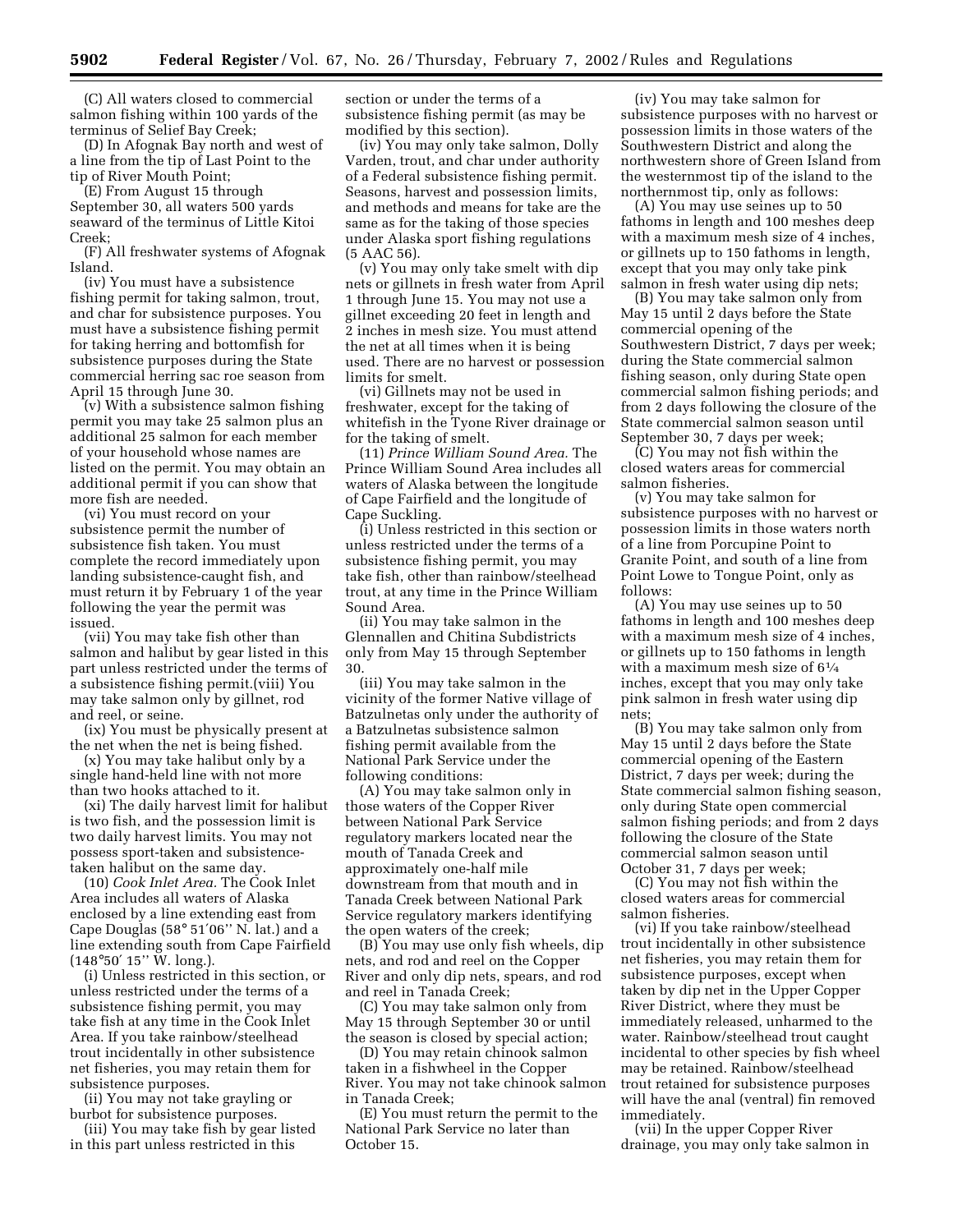the waters of the Glennallen and Chitina Subdistricts, or in the vicinity of the Native Village of Batzulnetas.

(viii) You may take fish by gear listed in this part unless restricted in this section or under the terms of a subsistence fishing permit.

(ix) In the Glennallen and Chitina Subdistricts, you may take salmon only by fish wheels, rod and reel, or dip nets.

(x) You may not rent, lease, or otherwise use your fish wheel used for subsistence fishing for personal gain. You must register your fish wheel with ADF&G or the National Park Service. Your registration number and name and address must be permanently affixed and plainly visible on the fish wheel when the fish wheel is in the water; only the current year's registration number may be affixed to the fish wheel; you must remove any other registration number from the fish wheel. You must remove the fish wheel from the water at the end of the permit period. You may operate only one fish wheel at any one time. You may not set or operate a fish wheel within 75 feet of another fish wheel. No fish wheel may have more than two baskets. If you are a permittee other than the owner, a wood or metal plate at least 12 inches high by 12 inches wide, bearing your name and address in letters and numerals at least 1 inch high, must be attached to each fish wheel so that the name and address are plainly visible.

(xi) You must personally operate the fish wheel or dip net. You may not loan or transfer a subsistence fish wheel or dip net permit except as permitted.

(xii) Except as provided in this section, you may take fish other than salmon for subsistence purposes without a subsistence fishing permit.

(xiii) You may take salmon only under authority of a subsistence fishing permit.

(xiv) Only one Federal subsistence fishing permit per subdistrict will be issued to each household per year. If a household has been issued permits for both subdistricts in the same year, both permits must be in your possession and readily available for inspection while fishing or transporting subsistence-taken fish in either subdistrict. A qualified household may also be issued a Batzulnetas salmon fishery permit in the same year.

(xv) The following apply to Upper Copper River District Federal subsistence salmon fishing permits:

(A) Multiple types of gear may be specified on a permit, although only one unit of gear may be operated at any one time;

(B) You must return your permit no later than October 31, or you may be denied a permit for the following year;

(C) A fish wheel may be operated only by one permit holder at one time; that permit holder must have the fish wheel marked as required by this section and during fishing operations;

(D) Only the permit holder and the authorized member of the household listed on the subsistence permit may take salmon;

(E) A permit holder must record on the appropriate form all salmon taken immediately after landing the salmon.

(xvi) The total annual harvest limit for salmon in combination for the Glennallen Subdistrict and the Chitina Subdistrict is as follows:

(A) For a household with 1 person, 30 salmon, of which no more than 5 may be chinook salmon if taken by dip net;

(B) For a household with 2 persons, 60 salmon, of which no more than 5 may be chinook salmon if taken by dip net; plus 10 salmon for each additional person in a household over 2 persons, except that the household's limit for chinook salmon taken by dip net does not increase;

(C) Upon request, permits for additional salmon will be issued for no more than a total of 200 salmon for a permit issued to a household with 1 person, of which no more than 5 may be chinook salmon if taken by dip net; or no more than a total of 500 salmon for a permit issued to a household with 2 or more persons, of which no more than 5 may be chinook salmon if taken by dip net.

(xvii) A subsistence fishing permit may be issued to a village council, or other similarly qualified organization whose members operate fish wheels for subsistence purposes in the Upper Copper River District, to operate fish wheels on behalf of members of its village or organization. A permit may only be issued following approval by ADF&G or the Federal Subsistence Board of a harvest assessment plan to be administered by the permitted council or organization. The harvest assessment plan must include: provisions for recording daily catches for each fish wheel; sample data collection forms; location and number of fish wheels; the full legal name of the individual responsible for the lawful operation of each fish wheel; and other information determined to be necessary for effective resource management. The following additional provisions apply to subsistence fishing permits issued under this paragraph (i)(11)(xvii):

(A) The permit will list all households and household members for whom the fish wheel is being operated;

(B) The allowable harvest may not exceed the combined seasonal limits for the households listed on the permit; the permittee will notify the ADF&G or the Federal Subsistence Board when households are added to the list, and the seasonal limit may be adjusted accordingly;

(C) Members of households listed on a permit issued to a village council or other similarly qualified organization, are not eligible for a separate household subsistence fishing permit for the Upper Copper River District.

(xviii) You may not possess salmon taken under the authority of an Upper Copper River District subsistence fishing permit unless the anal (ventral) fin has been immediately removed from the salmon.

(xix) In locations open to State commercial salmon fishing other than described for the Upper Copper River District, the annual subsistence salmon limit is as follows:

(A) 15 salmon for a household of 1 person;

(B) 30 salmon for a household of 2 persons and 10 salmon for each additional person in a household;

(C) No more than five king salmon may be taken per permit.

(12) *Yakutat Area.* The Yakutat Area includes all waters of Alaska between the longitude of Cape Suckling and the longitude of Cape Fairweather.

(i) Unless restricted in this section or unless restricted under the terms of a subsistence fishing permit, you may take fish at any time in the Yakutat Area.

(ii) You may not take salmon during the period commencing 48 hours before a State opening of commercial salmon net fishing season until 48 hours after the closure. This applies to each river or bay fishery individually.

(iii) When the length of the weekly State commercial salmon net fishing period exceeds two days in any Yakutat Area salmon net fishery, the subsistence fishing period is from 6:00 a.m. to 6:00 p.m. on Saturday in that location.

(iv) You may take salmon, trout (other than steelhead,) and char only under authority of a subsistence fishing permit. You may only take steelhead trout in the Situk and Ahrnklin Rivers and only under authority of a Federal subsistence fishing permit.

(v) If you take salmon, trout, or char incidentally by gear operated under the terms of a subsistence permit for salmon, you may retain them for subsistence purposes. You must report any salmon, trout, or char taken in this manner on your permit calendar.

(vi) You may take fish by gear listed in this part unless restricted in this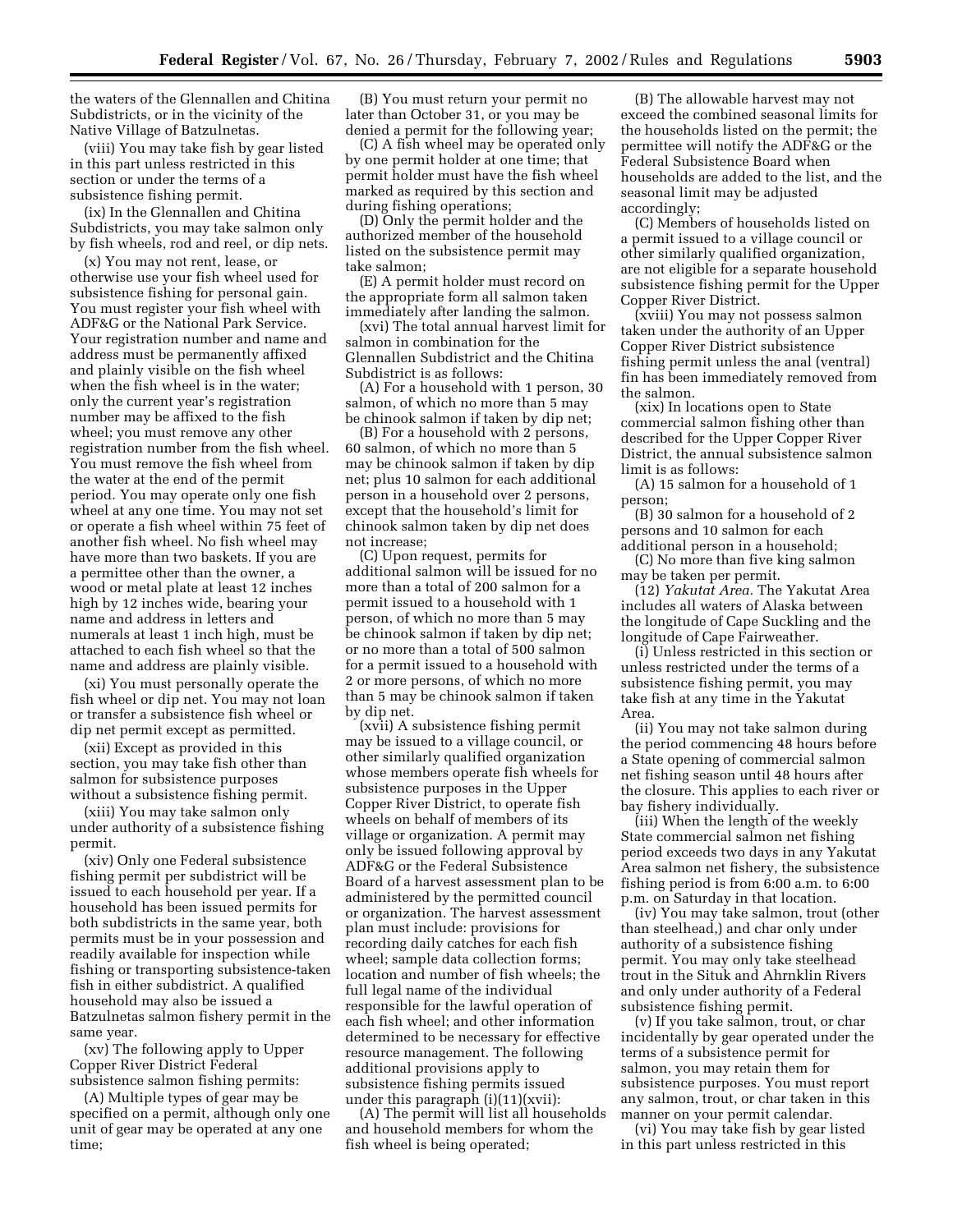section or under the terms of a subsistence fishing permit.

(vii) In the Situk River, each subsistence salmon fishing permit holder shall attend his or her gill net at all times when it is being used to take salmon.

(viii) You may block up to two-thirds of a stream with a gillnet or seine used for subsistence fishing.

(ix) You must remove the dorsal fin from subsistence-caught salmon when taken.

(x) You may not possess subsistencetaken and sport-taken salmon on the same day.

(xi) With a subsistence fishing permit, you may harvest at any time up to 10 Dolly Varden with no minimum size.

(13) *Southeastern Alaska Area.* The Southeastern Alaska Area includes all waters between a line projecting southwest from the westernmost tip of Cape Fairweather and Dixon Entrance.

(i) Unless restricted in this section or under the terms of a subsistence fishing permit, you may take fish, other than rainbow/steelhead trout, in the Southeastern Alaska Area at any time.

(ii) From July 7 through July 31, you may take sockeye salmon in the waters of the Klawock River and Klawock Lake only from 8:00 a.m. Monday until 5:00 p.m. Friday.

(iii) You must possess a subsistence fishing permit to take salmon. You must possess a Federal subsistence fishing permit to take coho salmon, trout, or char. You must possess a Federal subsistence fishing permit to take steelhead in Hamilton Bay and Kadake Bay Rivers. You must possess a Federal subsistence fishing permit to take eulachon from any freshwater stream flowing into fishing Sections 1–C or 1–D.

(iv) You may take steelhead trout on Prince of Wales Island only under the terms of a Federal subsistence fishing permit. The annual harvest limit is two fish, 36 inches or larger. You may use only a dip net or rod and reel with artificial lure or fly. You may not use bait.

(v) You may take coho salmon in Subdistricts 3 (A), (B), and (C) only under the terms of a Federal subsistence fishing permit. There is no closed season. The daily harvest limit is 20 fish per household. Only spears, dip net, and rod and reel may be used. Bait may be used only from September 15 through November 15.

(vi) In the Southeastern Alaska Area, except for sections 3A, 3B, and 3C, you may take coho salmon in Southeast Alaska waters under Federal jurisdiction under the terms of a Federal subsistence fishing permit. There is no

closed season. The daily harvest limit is 20 coho salmon per household, and the annual limit is 40 coho salmon per household. Only dipnets, spears, gaffs, and rod and reel may be used. Bait may only be used from September 15 through November 15. You may not retain incidentally caught trout and sockeye salmon unless taken by gaff or spear.

(vii) If you take salmon, trout, or char incidentally with gear operated under terms of a subsistence permit for other salmon, they may be kept for subsistence purposes. You must report any salmon, trout, or char taken in this manner on your permit calendar.

(viii) No permits for the use of nets will be issued for the salmon streams flowing across or adjacent to the road systems within the city limits of Petersburg, Wrangell, and Sitka.

(ix) You shall immediately remove the pelvic fins of all salmon when taken.

(x) You may not possess subsistencetaken and sport-taken salmon on the same day.

(xi) For the Salmon Bay Lake system, the daily harvest and season limit per household is 30 sockeye salmon.

(xii) For Virginia Lake (Mill Creek), the daily harvest limit per household is 20 sockeye salmon, and the season limit per household is 40 sockeye salmon.

(xiii) For Thoms Creek, the daily harvest limit per household is 20 sockeye salmon, and the season limit per household is 40 sockeye salmon.

(xiv) The Sarkar River system above the bridge is closed to the use of all nets by both Federally-qualified and non-Federally qualified users.

(xv) Only Federally-qualified subsistence users may harvest sockeye salmon in streams draining into Falls Lake Bay, Gut Bay, or Pillar Bay. In the Falls Lake Bay and Gut Bay drainages, the possession limit is 10 sockeye salmon per household. In the Pillar Bay drainage, the individual possession limit is 15 sockeye salmon with a household possession limit of 25 sockeye salmon.

(xvi) The Redoubt Lake watershed is closed to sockeye salmon fishing except by Federally-qualified subsistence fishermen. You may fish for sockeye salmon in these waters only under the terms of a Federal subsistence permit. Open season is from June 1 to August 15. For the Redoubt Lake watershed, the possession limit per individual is 10 sockeye, and the possession limit per household is 10 sockeye salmon per household. Only spears, gaffs, dip net and rod and reel may be used. Steelhead incidentally speared or gaffed may be retained.

(xvii) In Baranof Lake, Florence Lake, Hasselborg Lake and River, Mirror Lake, Virginia Lake, and Wilson Lake, in addition to the requirement for a Federal subsistence fishing permit, the following restrictions for the harvest of Dolly Varden, cutthroat, and rainbow trout apply:

(A) You may harvest at any time up to 10 Dolly Varden of any size;

(B) You may harvest at any time six cutthroat or rainbow trout in combination. You may only retain fish between 11″ and 22″. You may only use a rod and reel without bait.

(xviii) In all waters, other than those identified in paragraph (i)(13)(xvii) of this section, in addition to the requirement for a subsistence fishing permit, you may harvest Dolly Varden and cutthroat and rainbow trout in accordance with the seasons and harvest limits delineated in the Alaska Administrative Code, 5 AAC 47. You may only use a rod and reel without bait unless the use of bait is specifically permitted in 5 AAC 47.

#### **§**ll**.28 Subsistence taking of shellfish.**

(a) Regulations in this section apply to subsistence taking of Dungeness crab, king crab, Tanner crab, shrimp, clams, abalone, and other shellfish or their parts.

(b) [*Reserved*]

(c) You may take shellfish for subsistence uses at any time in any area of the public lands by any method unless restricted by this section.

(d) Methods, means, and general restrictions. (1) The harvest limit specified in this section for a subsistence season for a species and the State harvest limit set for a State season for the same species are not cumulative. This means that if you have taken the harvest limit for a particular species under a subsistence season specified in this section, you may not, after that, take any additional shellfish of that species under any other harvest limit specified for a State season.

(2) Unless otherwise provided in this section or under terms of a required subsistence fishing permit (as may be modified by this section), you may use the following legal types of gear to take shellfish:

- (i) Abalone iron;
- (ii) Diving gear;
- (iii) A grappling hook;
- (iv) A handline;
- (v) A hydraulic clam digger;
- (vi) A mechanical clam digger;
- (vii) A pot;
- (viii) A ring net;
- (ix) A scallop dredge;
- (x) A sea urchin rake;
- (xi) A shovel; and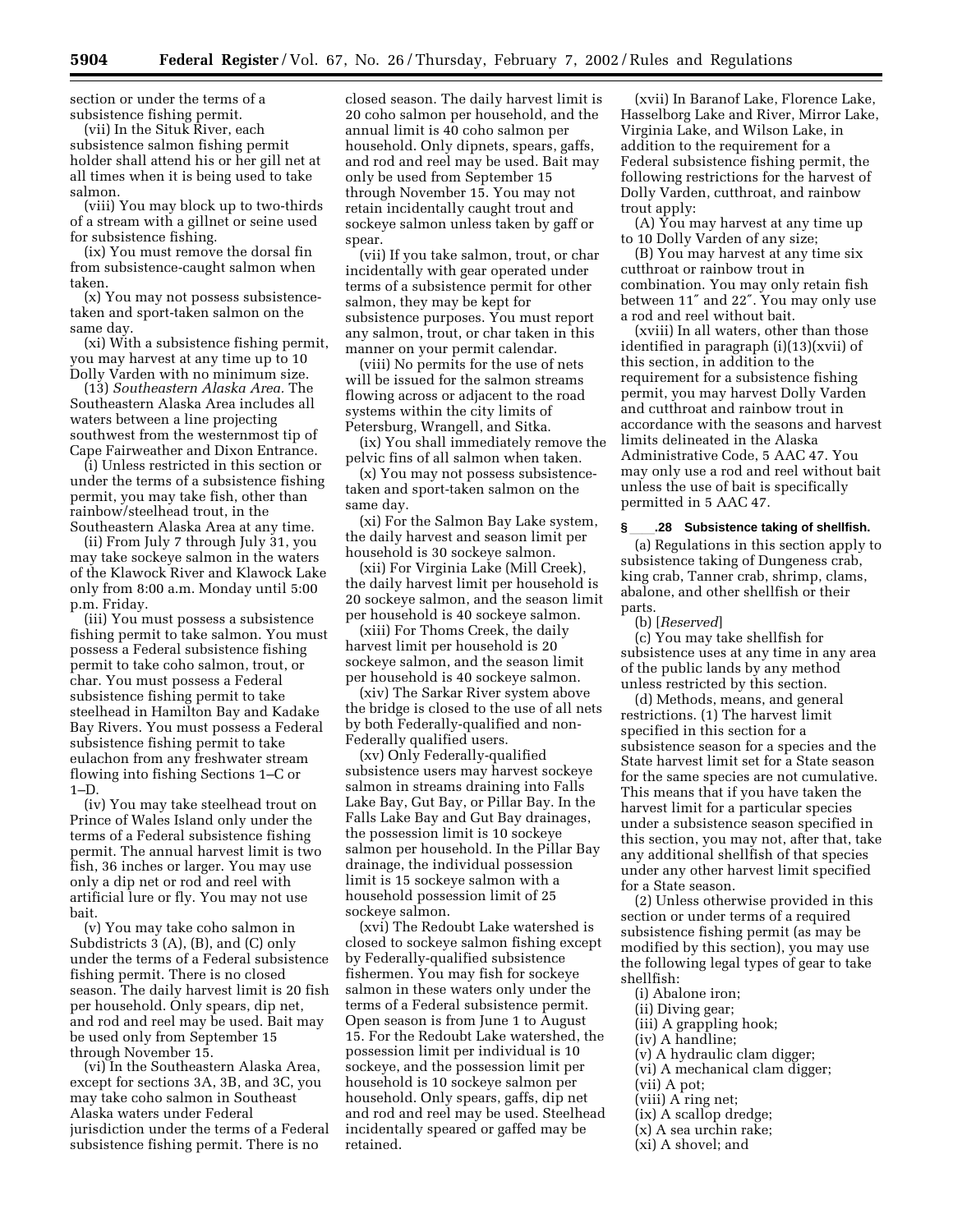(xii) A trawl.

(3) You are prohibited from buying or selling subsistence-taken shellfish, their parts, or their eggs, unless otherwise specified.

(4) You may not use explosives and chemicals, except that you may use chemical baits or lures to attract shellfish.

(5) Marking requirements for subsistence shellfish gear are as follows:

(i) You shall plainly and legibly inscribe your first initial, last name, and address on a keg or buoy attached to unattended subsistence fishing gear, except when fishing through the ice, you may substitute for the keg or buoy, a stake inscribed with your first initial, last name, and address inserted in the ice near the hole; subsistence fishing gear may not display a permanent ADF&G vessel license number;

(ii) kegs or buoys attached to subsistence crab pots also must be inscribed with the name or United States Coast Guard number of the vessel used to operate the pots.

(6) Pots used for subsistence fishing must comply with the escape mechanism requirements found in

 $\frac{1}{2}\frac{1}{2}\cdot\frac{27(c)(2)}{2}$ . (7) You may not mutilate or otherwise disfigure a crab in any manner which would prevent determination of the minimum size restrictions until the crab has been processed or prepared for consumption.

(e) Taking shellfish by designated harvest permit. (1) Any species of shellfish that may be taken by subsistence fishing under this part may be taken under a designated harvest permit.

(2) If you are a Federally-qualified subsistence user (beneficiary), you may designate another Federally-qualified subsistence user to take shellfish on your behalf. The designated fisherman must obtain a designated harvest permit prior to attempting to harvest shellfish and must return a completed harvest report. The designated fisherman may harvest for any number of beneficiaries but may have no more than two harvest limits in his/her possession at any one time.

(3) The designated fisherman must have in possession a valid designated harvest permit when taking, attempting to take, or transporting shellfish taken under this section, on behalf of a beneficiary.

(4) You may not fish with more than one legal limit of gear as established by this section.

(5) You may not designate more than one person to take or attempt to take shellfish on your behalf at one time. You may not personally take or attempt

to take shellfish at the same time that a designated fisherman is taking or attempting to take shellfish on your behalf.

(f) If a subsistence shellfishing permit is required by this section, the following conditions apply unless otherwise specified by the subsistence regulations in this section:

(1) You may not take shellfish for subsistence in excess of the limits set out in the permit unless a different limit is specified in this section;

(2) You must obtain a permit prior to subsistence fishing;

(3) You must have the permit in your possession and readily available for inspection while taking or transporting the species for which the permit is issued;

(4) The permit may designate the species and numbers of shellfish to be harvested, time and area of fishing, the type and amount of fishing gear and other conditions necessary for management or conservation purposes;

(5) If specified on the permit, you shall keep accurate daily records of the catch involved, showing the number of shellfish taken by species, location and date of the catch, and such other information as may be required for management or conservation purposes;

(6) You must complete and submit subsistence fishing reports at the time specified for each particular area and fishery;

(7) If the return of catch information necessary for management and conservation purposes is required by a subsistence fishing permit and you fail to comply with such reporting requirements, you are ineligible to receive a subsistence permit for that activity during the following calendar year, unless you demonstrate that failure to report was due to loss in the mail, accident, sickness, or other unavoidable circumstances.

(g) Subsistence take by commercial vessels. No fishing vessel which is commercially licensed and registered for shrimp pot, shrimp trawl, king crab, Tanner crab, or Dungeness crab fishing may be used for subsistence take during the period starting 14 days before an opening until 14 days after the closure of a respective open season in the area or areas for which the vessel is registered. However, if you are a commercial fisherman, you may retain shellfish for your own use from your lawfully taken commercial catch.

(h) You may not take or possess shellfish smaller than the minimum legal size limits.

(i) Unlawful possession of subsistence shellfish. You may not possess, transport, give, receive, or barter

shellfish or their parts taken in violation of Federal or State regulations.

(j) (1) An owner, operator, or employee of a lodge, charter vessel, or other enterprise that furnishes food, lodging, or guide services may not furnish to a client or guest of that enterprise, shellfish that has been taken under this section, unless:

(i) The shellfish has been taken with gear deployed and retrieved by the client or guest who is a federallyqualified subsistence user;

(ii) The gear has been marked with the client's or guest's name and address; and

(iii) The shellfish is to be consumed by the client or guest or is consumed in the presence of the client or guest.

(2) The captain and crewmembers of a charter vessel may not deploy, set, or retrieve their own gear in a subsistence shellfish fishery when that vessel is being chartered.

(k) Subsistence shellfish areas and pertinent restrictions. (1) *Southeastern Alaska-Yakutat Area.* No marine waters are currently identified under Federal subsistence management jurisdiction.

(2) *Prince William Sound Area.* No marine waters are currently identified under Federal subsistence management jurisdiction.

(3) *Cook Inlet Area.* You may not take shellfish for subsistence purposes.

(4) *Kodiak Area.* (i) You may take crab for subsistence purposes only under the authority of a subsistence crab fishing permit issued by the ADF&G.

(ii) The operator of a commercially licensed and registered shrimp fishing vessel must obtain a subsistence fishing permit from the ADF&G before subsistence shrimp fishing during a State closed commercial shrimp fishing season or within a closed commercial shrimp fishing district, section, or subsection. The permit shall specify the area and the date the vessel operator intends to fish. No more than 500 pounds (227 kg) of shrimp may be in possession aboard the vessel.

(iii) The daily harvest and possession limit is 12 male Dungeness crabs per person; only male Dungeness crabs with a shell width of 61⁄2 inches or greater may be taken or possessed. Taking of Dungeness crab is prohibited in water 25 fathoms or more in depth during the 14 days immediately before the State opening of a commercial king or Tanner crab fishing season in the location.

(iv) In the subsistence taking of king crab:

(A) The annual limit is six crabs per household; only male king crab may be taken or possessed;

(B) All crab pots used for subsistence fishing and left in saltwater unattended